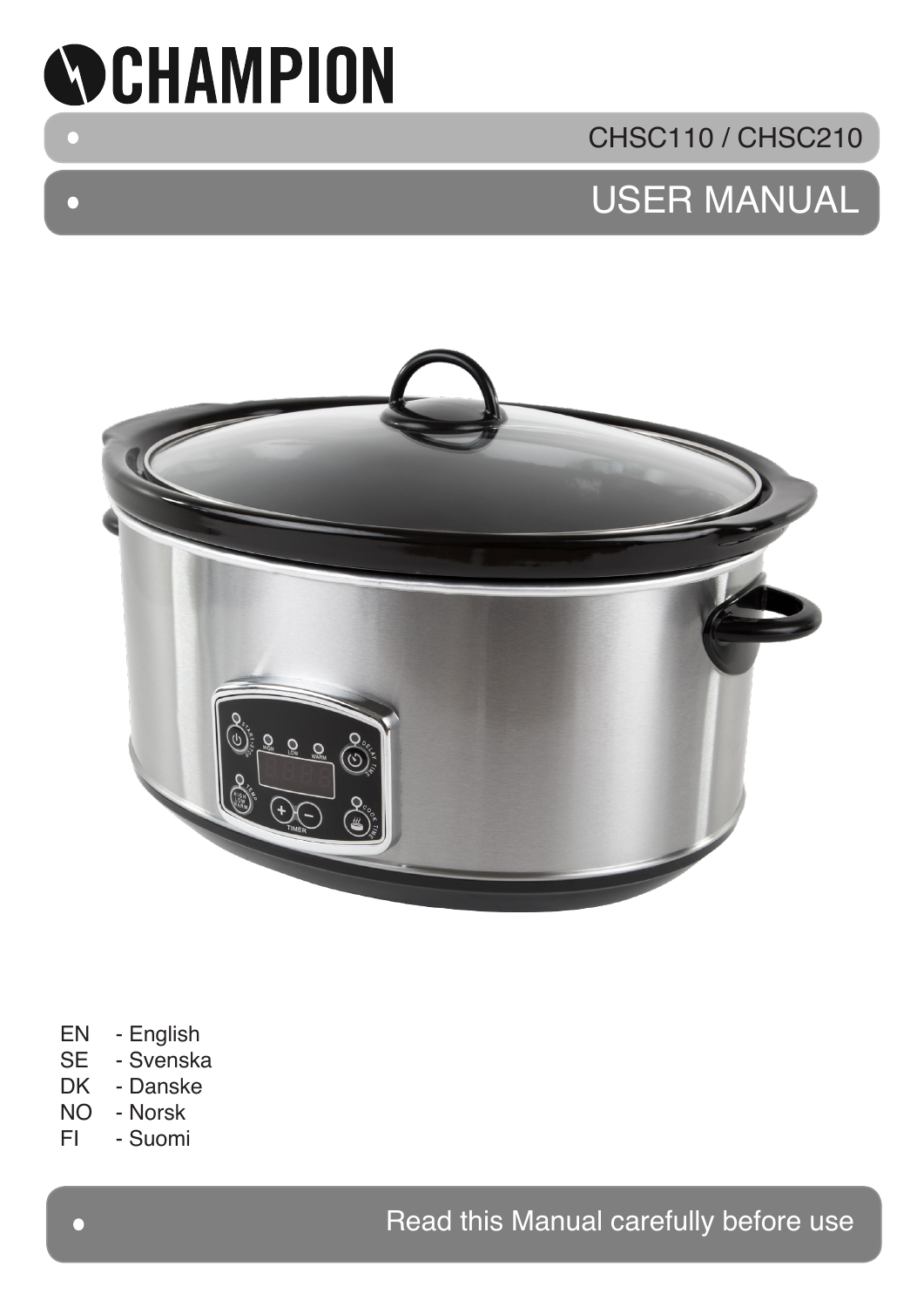## **IMPORTANT SAFEGUARDS**

When using electrical appliances, basic safety precautions should always be followed including the following:

1. Read all instructions before using.

EN

- 2. Do not touch hot surfaces. Always use handles or knobs.
	- 3. Close supervision is necessary when appliance is used by or near children.
	- 4. Unplug from outlet when not in use and before cleaning. Allow to cool before putting on or taking off parts.
	- 5. Do not operate any appliance with a damaged cord or plug or after the appliance malfunctions or has been damaged in any manner. Return appliance to the nearest authorized service facility for examination, repair, or adjustment.
	- 6. The use of accessory attachments not recommended by the appliance manufacturer may cause injuries.
	- 7. Make sure that the voltage shown on the rating label of the appliance corresponds with the one in your living area. Ensure that the wall socket is properly grounded.
	- 8. To protect against electrical shock do not immerse cord, plug, or base in water or any other liquids.
	- **9. WARNING**: This appliance is not intended for use by persons (including children) with reduced physical, sensory or mental capabilities, or lack of experience and knowledge, unless they have been given supervision or instruction concerning use of the appliance by a person responsible for their safety. Children should be supervised to ensure that they do not play with appliance.
	- 10.Never try to adjust the appliance yourself. If the supply cord is damaged it must be replaced by an authorized service agent or qualified technician to avoid a shock hazard. Return the appliance to the nearest authorized service center for repair and maintenance.
	- 11.Do not use outdoors.
	- 12.Do not let the cord hang over edge of table or counter, or touch hot surfaces.
	- 13.Do not place the appliance on or near hot gas or an electric burner, or in a heated oven.
	- 14.Extreme caution must be used when moving an appliance containing hot oil or other hot liquids.
	- 15.Always attach plug to appliance first, then plug cord into the wall outlet. To disconnect, turn any control to off, then remove plug from wall outlet.
	- 16.To disconnect slow cooker, turn control knob to off position and remove plug from outlet.
	- **17.Caution**: To prevent damage or shock hazard do not cook in base. Cook only in removable liner.
	- 18.Avoid sudden temperature changes, such as adding refrigerated foods into a heated crock.
	- 19.Do not operate appliance in any way other than the intended use.
	- 20.The appliance is not intended to be controlled by an external timer or separate remote-control system.
	- 21.This appliance is intended to be used for household use only.

#### **SAVE THESE INSTRUCTIONS HOUSEHOLD USE ONLY**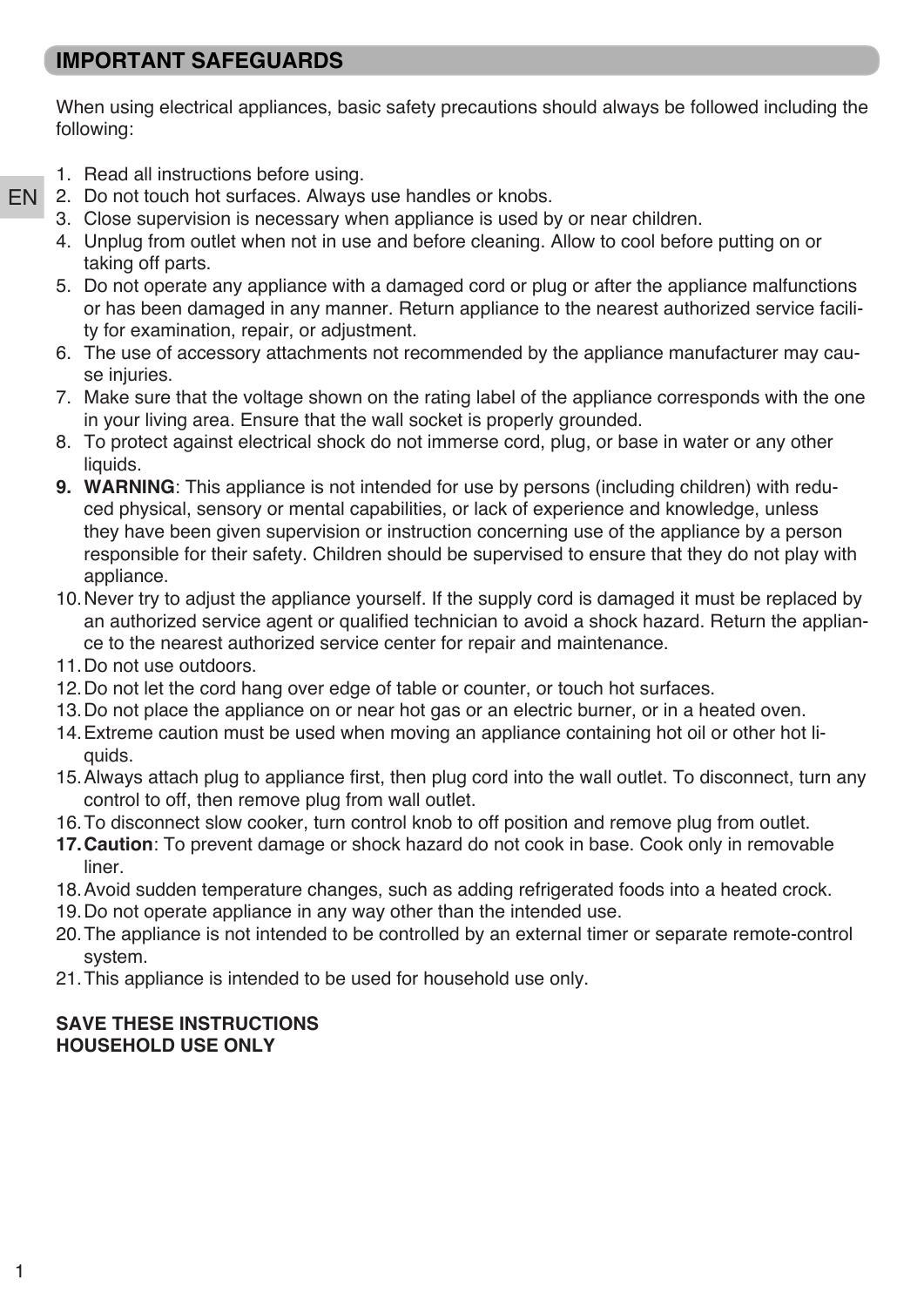# **Using for the first time**

- Before using the digital slow cooker for the first time, remove all labels and tags from the product.
- Wash the ceramic pot and glass lid in hot soapy water with a sponge or a dish cloth, rinse thoroughly and dry.

**IMPORTANT**: DO NOT IMMERSE THE DIGITAL SLOW COOKER BASE IN WATER OR OTHER LIQUIDS.

#### **Note:** During initial use you may notice a slight odour due to the burning off of manu facturing residues. This is completely normal and will disappear soon.

#### **How to use**

- 1. Always set your slow cooker on a level and stable heat resistant surface. Make sure the feet are setting secure on the table.
- 2. Assemble your ingredients in the ceramic pot and place the pot into the base. Cover with the glass lid. If youneed to precook or brown foods prior to slow cooking, this must be done in a pan on the stove, not in the slow cooker.
- 3. To begin cooking, plug the power cord into an outlet and press the ON/OFF/ button once.
- 4. To set the COOKING TIME, press the COOKING TIME button first, then press the UP or DOWN arrow to reach your desired time. Each press of the arrow will change the time in 30 minutes increment or decrement.
- 5. When you finish time booking, please press the HIGH./LOW/WARM button to select the cooking mode according to your requirement, for example, If you want to cook with HIGH mode, Just press the button for one time, then the light for HIGH mode will be flashing, and confirm the cooking mode after 5 seconds automatically, then the product starts to work. And the cooking time on the control panel starts to count down.
- 6. To set the DELAY TIME, press the DELAY TIME button first, then press the UP or DOWN arrow to reach your desired delay time and, secondly, press the COOKING TIME button, then press the UP or DOWN arrow to reach your desired cooking time. After DELAY AND COOKING TIME setting, press the HIGH/LOW/WARM to start cooking. For example, if you want to cook with HIGH mode, just press the button for one time, then the light for HIGH mode will be flashing, and confirm the cooking mode after 5 seconds automatically, then the product starts to work. And the cooking time on the control panel starts to count down.
- 7. The maximum time you can set the timer is 16 hours. The minimum time is 30 minutes.
- 8. When the KEEP WARM timer has expired, the unit will automatically switch to STOP.
- 9. The panel box will blink until you unplug the slow cooker. Remove the ceramic pot using oven gloves.
- 10.After finished cooking at High/Low it will change to keep warm automatically for 6 hours.

Low: Approx: 90-95 C° (4-6 hours for cooking meat/vegetables)

High: Approx: 95-100 C° (6-8 hours for cooking meat/vegetables)

Keep Warm: Approx: 70 C°

EN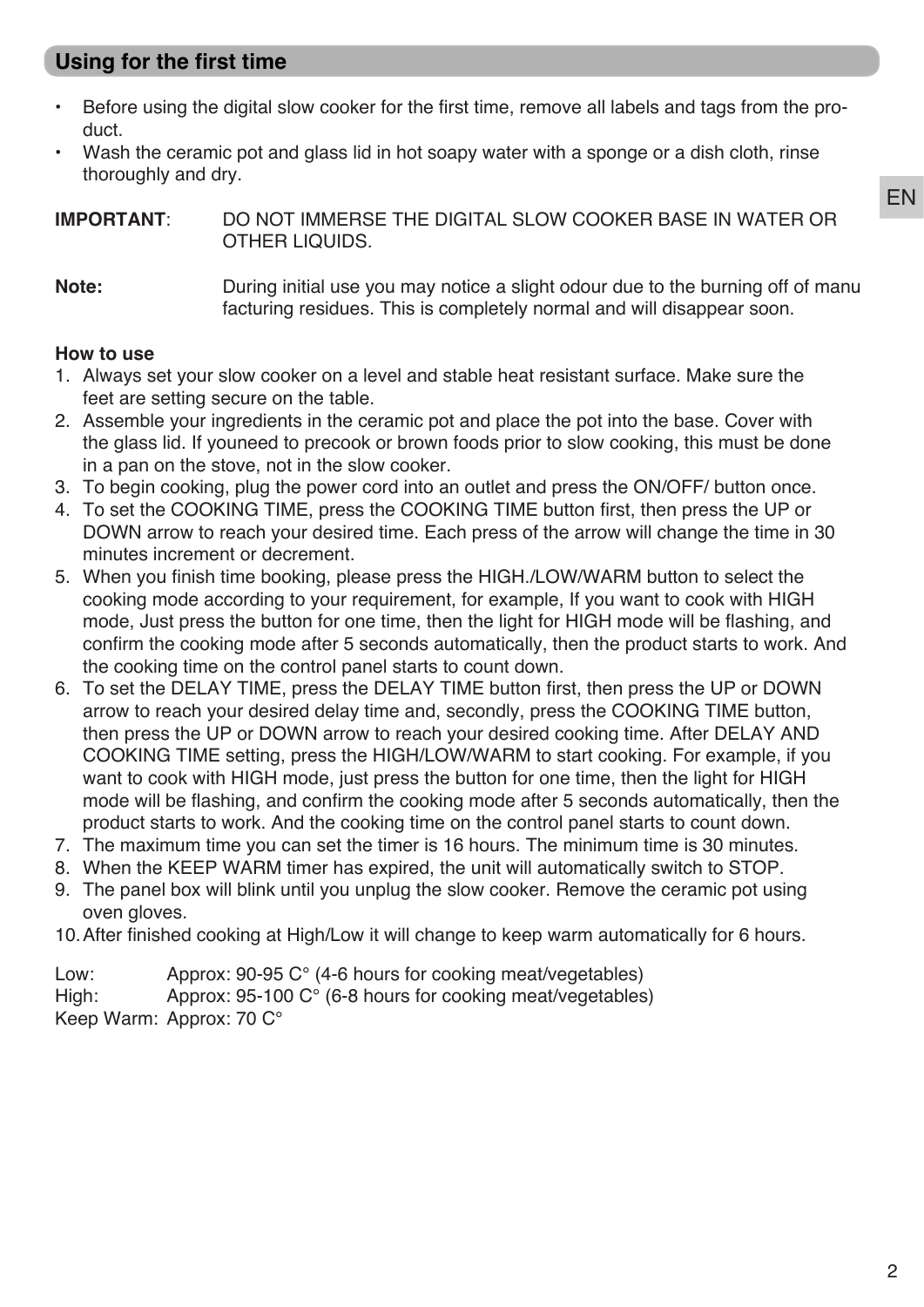## **Suitable Foods for Slow Cooking & Preparation**

Most foods are suited to slow cooking methods; however, there are a few guidelines that need to be followed.

- EN
- Cut root vegetable into small, even pieces, as they take longer to cook than meat. They should be gently sautéed for 2-3minutes before slow cooking. Ensure that root vegetables are always placed at the bottom of the pot and all ingredients are immersed in the cooking liquid.
- Trim all excess fat from meat before cooking, since the slow cooking method does not allow fat to evaporate.
- If adapting an existing recipe from conventional cooking, you may need to cut down on the amount of liquid used. Liquid will not evaporate from the slow cooker to the same extent as with conventional cooking.
- Never leave uncooked food at room temperature in the Slow cooker.
- Do not use the Slow cooker to reheat food.
- Uncooked red beans must be soaked and boiled for at least 10 minutes to remove toxins before use in a slow cooker.
- Insert a meat thermometer into joints of roasts, ham, or whole chickens to ensure they are cooked to the desired temperature.
- Authentic stoneware is fired at high temperatures therefore the ceramic pot may have minor surface blemishes, the glass lid may rock slightly due to these imperfections. Low heat cooking does not produce steam so there will be little heat loss. Due to normal wear and tear through the products life, the outer surface may start appearing "crazed".
- Do not put the ceramic pot or glass lid in an oven, freezer, and microwave or on a gas/electrical hob.
- Do not subject the ceramic pot to sudden changes in temperature. Adding cold water to a very hot pot could cause it to crack.
- Do not allow the pot to stand in water for a long time (You can leave water in the pot to soak).
- There is an area on the base of the ceramic pot that has to remain unglazed for manufacturing purposes. This unglazed area is porous, therefore will soak up water, this should be avoided.

## **DO NOT SWITCH THE COOKER ON WHEN THE CERAMIC POT IS EMPTY OR OUT OF THE BASE.**

# **Tips for slow cooking & preparation**

- The slow cooker must be at least half full for best results.
- Slow cooking retains moisture. If you wish to reduce moisture in the cooker, remove the lid after cooking and turn the control to high (if set to low) and simmer for 30 to 45 minutes.
- The lid is not a sealed fit. Don't remove unnecessarily as the built up heat will escape. Each time you remove the lid, allow an additional 10 minutes to the cooking time. If cooking soups, leave 5cm space between the top of the pot and the food to allow simmering.
- Many recipes demand all day cooking, if you do not have time to prepare food that morning prepare it the night before and store the food in a covered container in the refrigerator. Transfer the food to the crock pot and add liquid/gravy. Select the required setting.
- Most meat and vegetable recipes require 8-10 hours on low or 4-6 hours on high. Some ingredients are not suitable for slow cooking. Pasta, seafood, milk, and cream should be added towards the end of the cooking time. Many things can affect how quickly a recipe will cook water and fat content, initial temperature of the food and also the size of the food.
- Food cut into small pieces will cook more quickly. A degree of "trial and error" will be required to fully optimize the potential of your Slow cooker.
- Vegetables usually take longer to cook than meat, so try to put vegetables in the lower half of the pot.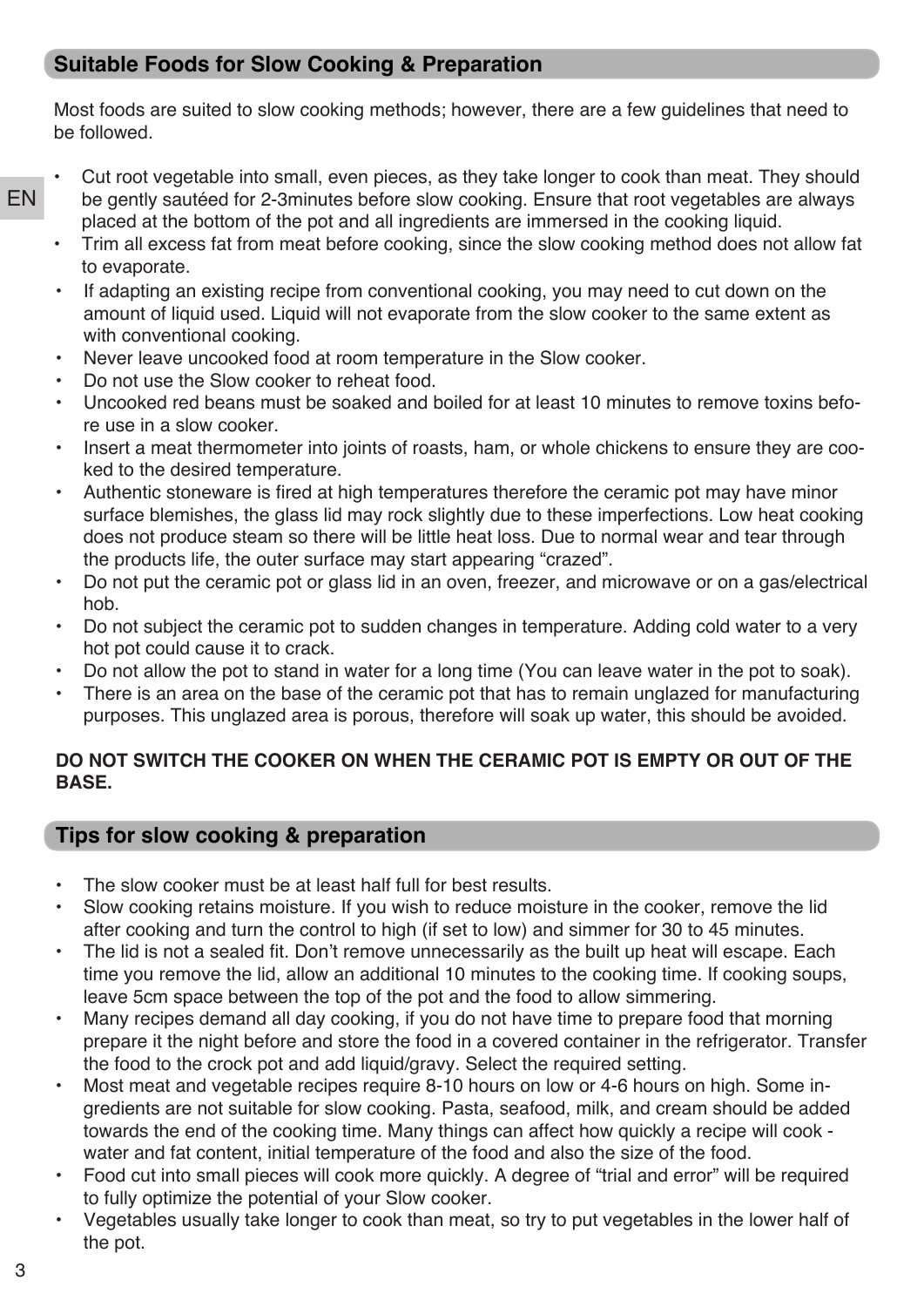- After food is cooked, switch cooker off and leave covered with the lid.
- All food should be covered with a liquid, gravy or sauce.
- Pre-browning meat and onions in a pan to seal in the juices also reduces the fat content before adding to the crock pot. This is not necessary if time is limited, but improves the flavor.
- When cooking joints of meat, ham, and poultry etc. the size and shape of the joint is important. Try to keep the join in lower 2/3 of the pot and fully cover with water. If necessary, cut in two pieces. Joint weight should be kept within the maximum limit.

## **Care & Cleaning**

Always make sure the slow cooker is unplugged and in the OFF position before storing away or cleaning. Make sure the unit has cooled down completely before cleaning.

- The ceramic pot is dishwasher safe or can also be cleaned with warm soapy water. To remove any foods that have been cooked onto the inside of the pot, simply soak overnight in soapy water and rinse the next day.
- The exterior of the slow cooker can be wiped with a damp cloth and dried. DO NOT use harsh abrasive cleaner or scouring pad to clean any part of the cooker as this will damage the surfaces.
- Any other servicing should be performed by an authorized service representative.

#### **Warning:**

- 1. Never submerge the entire slow cooker into water or any other liquid as this may damage the slow cooker.
- 2. Never put the glass lid in the refrigerator, otherwise it may crack.
- 3. When the ceramic pot is taken out from refrigerator, please do not use it immediately until it gets to room temperature after about 40min., otherwise it may crack.
- 4. Never put the ceramic pot on the gas stove to use, otherwise it may crack.
- 5. Do not cook until the food has become totally unfrozen.

#### **Warranty**

Champion Nordic guarantees that this product is free from manufacturing defects in terms of materials and workmanship during a period of 2 years in Sweden, Norway, Denmark and Finland. This warranty period begins on the day the product is purchased or delivered. Champion Nordic has no obligation to repair or replace products that are not accompanied by a valid proof of purchase. This warranty applies only to products purchased and used for home use and does not cover damage resulting from abuse, failure to comply with the instructions from Champion Nordic, cases in which the product has been modified or subjected to unauthorized repair, improper packaging on the part of the owner, normal wear and tear, or improper handling on the part of a transport company.

#### **Correct Disposal of this product**

This marking indicates that this product should not be disposed with other household wastes throughout the EU. To prevent possible harm to the environment or human health from uncontrolled waste disposal, recycle it responsibly to promote the sustainable reuse of material resources.



Makadamgatan 14 I 254 64 Helsingborg I Sweden info@championnordic.se Designed in Sweden I Assembled in China



 $\epsilon$ 

EN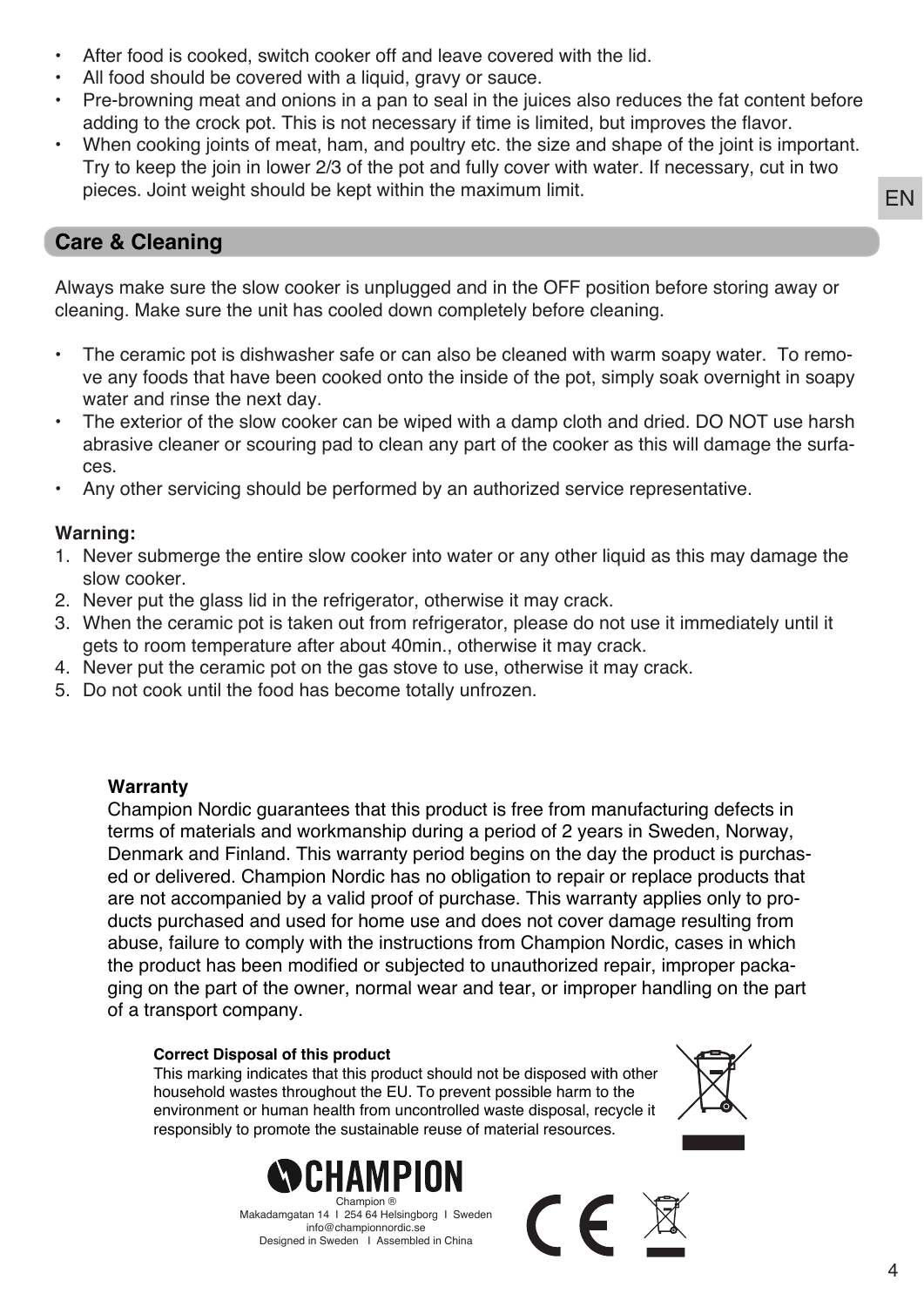# **VIKTIGA FÖRSIKTIGHETSÅTGÄRDER**

När du använder elektriska apparater, bör du alltid vidta grundläggande försiktighetsåtgärder inklusive följande:

- 1. Läs alla instruktioner noggrant.
- **SE** 2. Rör ej varma ytor, använd handtag eller knoppar.
	- 3. Barn ska hållas under uppsikt vid användning av apparaten.
	- 4. Dra ut kontakten när apparaten ej används samt förerengöring. Låt svalna innan du sätter på eller tar av delar.
	- 5. Använd inga apparater med skadade sladdar eller kontakter, eller efter apparaten har haft ett fel eller har blivit skadat på något sätt. Returnera apparaten till närmsta auktoriserade serviceställe för undersökning, reparation eller justering.
	- 6. Användning av tilläggsdelar som ej är rekommenderade av tillverkaren kan orsaka skador.
	- 7. Säkerställ att spänningen som står på etiketten är likvärdig med den i ditt hem. Säkerställ att vägguttaget är ordentligt jordat.
	- 8. För att skydda dig mot elstötar, sänk ej ner sladden, kontakter eller apparaten i vatten eller annan vätska.
	- **9. VARNING**: Denna apparat är ej tilltänkt att användas av personer (inklusive barn) med reducerad fysisk, sensorisk eller mental kapacitet, eller som saknar kunskap eller erfarenhet, om de inte har givits instruktioner eller övervakas under användandet av apparaten av en person som är ansvarig för deras säkerhet.
	- 10.Försök aldrig att justera apparaten på egen hand. Om sladden är skadad, måste den bli utbytt kontakta tillverkaren eller serviceställe.
	- 11.Använd ej utomhus.
	- 12.Låt ej sladden hänga over bordskanten eller komma i kontakt med varma ytor.
	- 13.Placera ej nära en varm gasdriven eller elektrisk värmekälla eller varm ugn.
	- 14.Yttersta försiktighet måste vidtas när man flyttar en apparat som innehåller varm olja eller annan vätska.
	- 15.Sätt i sladden i apparaten först, och sätt sedan i kontakten i vägguttaget. För att stänga av, vrid strömknappen till "off" och dra ur elkontakten.
	- 16.För att stänga av kokaren, vrid strömknappen till "off" och dra ur kontakten från vägguttaget.
	- **17.Varning**: För att förhindra skador eller elstötar, tillaga ej direkt i själva basen. Tillaga endast i den avtagbara behållaren
	- 18.Undvik plötsliga temperaturväxlingar, så som tillsättning av kalla matvaror till en uppvärmd gryta.
	- 19.Använd aparten enbart till det tilltänkta användningsområdet.
	- 20.Apparaten är ej tilltänkt att kontrolleras av en extern timer eller andra separata fjärrstyrningssystem.
	- 21.Denna enhet är enbart för hushållsbruk.

#### **SPARA DESSA INSTRUKTIONER ENBART FÖR HUSHÅLLSBRUK**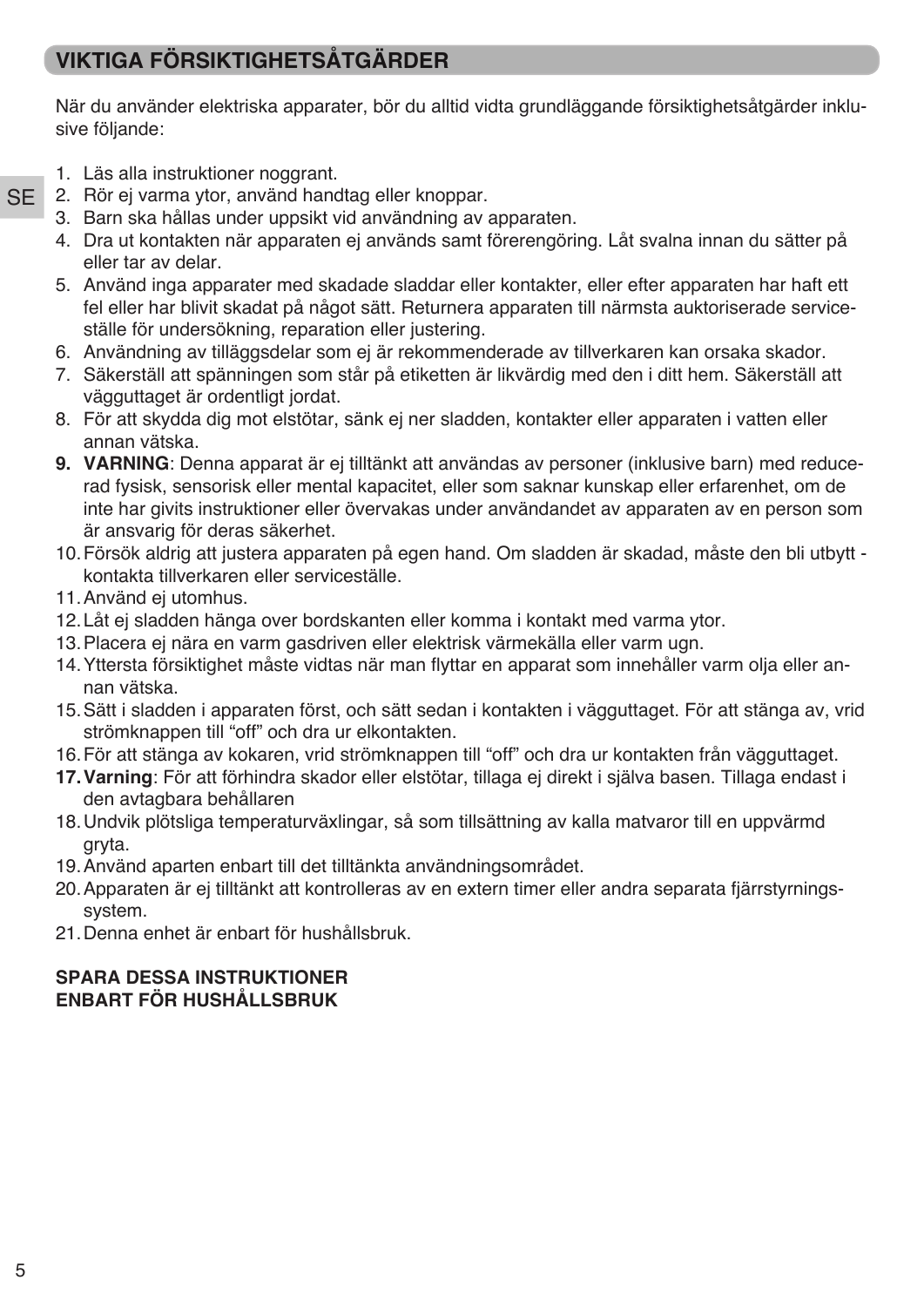## **Användarinstruktioner**

Innan du använder den digitala slowcookern för första gången, ta bort alla märken och etiketter från produkten.

- Rengör den keramiska grytan och glaslocket i varmt vatten med diskmedel med en duk eller svamp.
- Skölj noggrant och torka.

**VIKTIGT**: SÄNK EJ NER DEN DIGITALA SLOWCOOKERN I VATTEN ELLER ANDRA VÄTSKOR.

**Notera**: Under den första användningen kan du märka av en svag lukt då tillverkningsrester bränns av. Detta är normalt och försvinner snart.

#### **Användning**

- 1. Ställ slowcookern på en stadig och värmetålig yta. Säkerställ att benen står stadigt på ytan.
- 2. Lägg dina ingredienser i den keramiska grytan och placera grytan i basen. Lägg på glaslocket. Om du behöver förkoka eller bryna mat innan, måste detta göras separat på en stekpanna eller kokkärl, inte i själva slowcookern.
- 3. För att starta tillagningen, sätt i kontakten och tryck på ON/OFF/ knappen en gång.
- 4. För att ställa TILLAGNINGSTID, tryck på COOKING TIME-knappen först, sedan på pilarna UPP eller NER för att ställa den önskade tiden. Varje tryckning på pilarna ändrar tillagningstid med 30 minuter. När du har ställtin tiden, tryck på HIGH/LOW/WARM knappen för att välja tillagningssätt beroende på önskemål, till exempel, om du vill tillaga på hög värme, välj HIGH, tryck på knappen en gång, och lyset för HIGH blinkar, och bekräftar valet efter 5 sekunder automatiskt, och metoden startar. Tillagningstiden börjar även räkna ner.
- 5. För att ställa in FÖRDRÖJD START, tryck på DELAY TIME-knappen först, sedan på UP eller DOWN-knappen, åter på UP eller DOWN för att välja tillagningstid. Efter DELAY och COOK-ING TIME har valts, tryck på HIGH/LOW/WARM för att starta tillagningen. Till exempel, om du vill tillaga på hög värme, välj HIGH, tryck på knappen en gång, och lampan för HIGH blinker för att bekräfta valet.
- 6. Tillagningen startas automatiskt och tillagningstiden börjar räknas ned.
- 7. Du kan som högst sätta timern på 16 timmar. Minimum är 30 minuter.
- 8. När värmehållningen KEEP WARM tiden har gått ut, kommer enheten att automatiskt ställas in på STOP.
- 9. Panelen blinker tills du har stängt av apparaten. För att ta ut den keramiska grytan, använd ugnsvantar.
- 10.Efter tillagning kommer slowcookernautomatiskt övergå till "KEEP WARM" i 6 timmar.

Low: Ca: 90-95 C° (4-6 timmar för tillagning av kött/grönsaker)

High: Ca: 95-100 C° (6-8 hours för tillagning av kött/grönsaker)

Keep Warm: Ca: 70 C°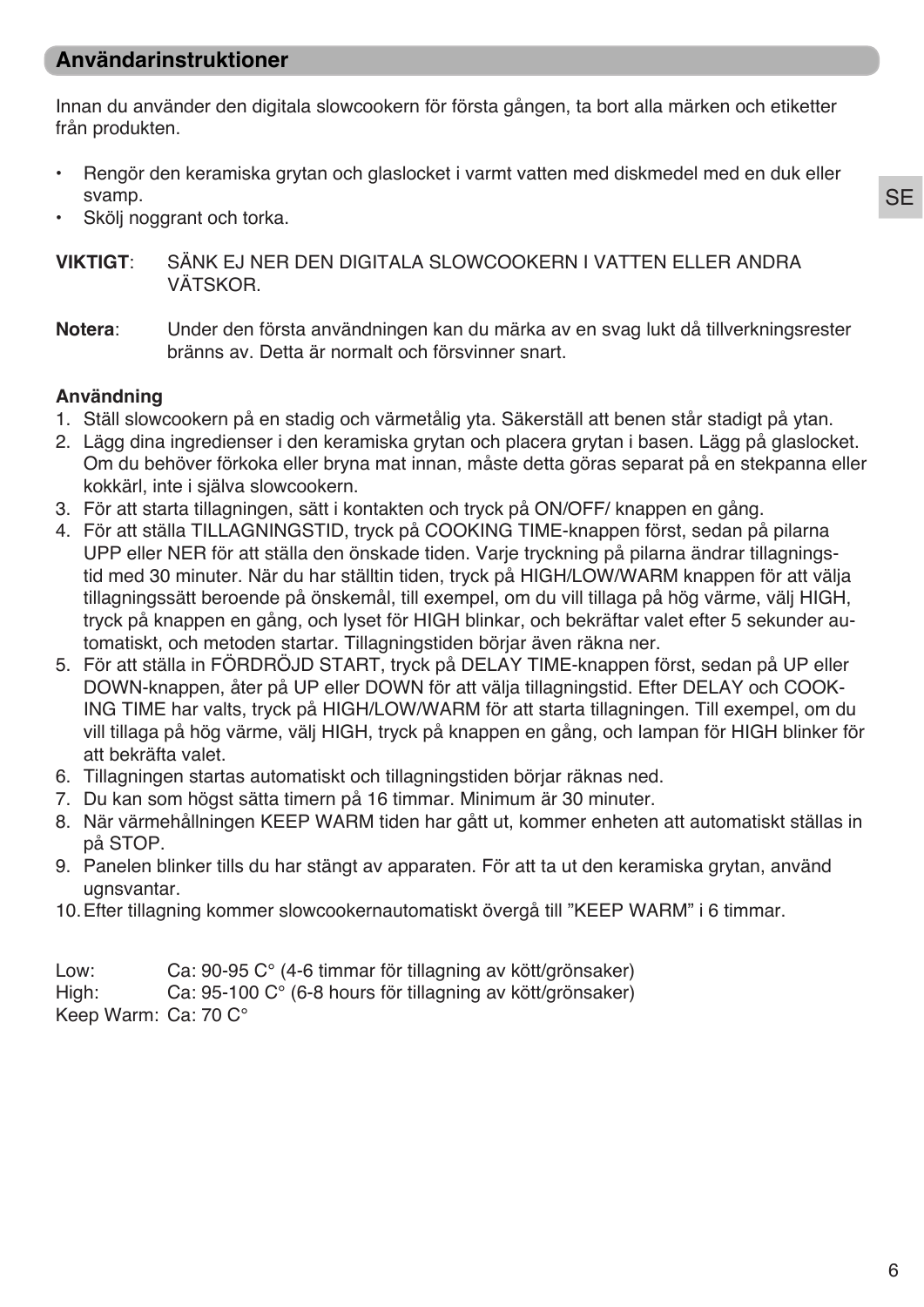## **Passande matvaror för Slowcookern & tillagning**

De flesta matvaror är lämpade för långkok, men det finns dock visa riktlinjer att följa:

- Skär rotsaker i små jämna kuber, då de tillagas långsammare än kött. De bör förkokas ca 2-3 minuter innan långkok. Se till att rotsaker placeras i botten på grytan och att alla ingredienser är täckta med vätska.
- Skär bort allt synligt fett från köttet innan tillagning då tillagningsmetoden ej tillåter fett att förångas.
- Om du anpassar ett recept från normal tillagning, bör du minska mängden vätska. Vätska avdunstar inte från slowcookern på samma sätt som vid vanlig tillagning.
- Använd ej slowcookern för att värma upp tillagad mat.

**SE** 

- Otillagade röda bönor bör läggas i blöt och kokas i minst 10 minuter innan tillagning för att få bort orenheter.
- Kontrollera med termometer i stekar, skinka eller hel kyckling för att säkerställa att de har nått den önskade temperaturen.
- Autentiskt stengods bränns i höga temperaturer, därmed kan den keramiska grytan ha ojämnheter, och glaslocket kan gunga en aning pga. detta. Långkok producerar ingen ånga så det tillkommer knappt någon värmeförlust. I vanlig användning kan det yttre höljet börja se "krackelerat" ut.
- Lägg ej den keramiska grytan eller glaslocket i en ugn, frys mikrovågsugn eller på en gas- eller elektrisk häll.
- Utsätt ej den keramiska grytan för plötsliga temperaturväxlingar. Att tillägga kallt vatten till en varm gryta kan orsaka sprickor.
- Låt ej grytan stå i vatten långa perioder (Du kan låta den stå med vatten i kokaren).
- Det finns en yta på grytan i botten som är oglaserad av tillverkningsskäl. Denna yta är porös, och kan därför suga upp vatten, vilket bör undvikas.

## **STARTA INTE SLOWCOOKERN NÄR KERAMIKGRYTAN ÄR TOM ELLER UTE UR BASEN.**

# **Tips för långkok & förberedelser**

- Slowcookern måste minst vara halvfull för bästa resultat.
- Långkokning behåller vätska. Om du vill minska på vätskemängden, ta bort locket efter tillagning och vrid knappen till high (om den är inställd på low) och låt puttra i 30-45 minuter.
- Locket är inte slutet. Lyft ej på locket i onödan. Varje gång du öppnar locket, lägg till ytterligare 10 minuter tillagningstid. Om du tillagar soppa, lämna 5 cm utrymme till toppen av grytan.
- Många recept kräver en heldag för att tillaga. Om du ej har tid att förbereda maten samma morgon, förbered det kvällen innan och ställ maten i kylen över natten. Förflytta maten till keramikgrytan och tillsätt vätska. Välj önskad inställning.
- De flesta kött och grönsaksrecept kräver 8-10 timmar på låg temperatur och 4-6 timmar på hög. Vissa ingredienser är inte tillämpade för långkok. Pasta, skaldjur, mjölk, och grädde bör tilläggas först mot slutet av tillagningen. Många ingredienser kan också påverka tillagningstiden, -vatten och fettinnehåll, den initiala temperaturen av matvarorna och storleken på råvaran.
- Mat som är skuren i mindre bitar tillagas snabbare. En viss grad av att försöka och misslyckas krävs för att optimera slowcookerns potential.
- Grönsaker tar oftast längre tid att tillagas än kött, så lägg grönsakerna i botten på grytan.
- När maten är tillagad, stäng av kokaren och lämna locket på.
- All mat bör vara täckt med vätska.
- Bryn kött och lök i stekpanna för att stänga in safter och för att minska fettmängd innan de läggs i slowcookern. Detta är inte nödvändigt om tiden är knapp, men det förbättrar smaken.
- När man ska tillaga stekar, skinka eller fågel, är storleken viktig. Försök att behålla stycket i den nedre delenav grytan och täck med vätska. Om nödvändigt, dela biten i 2 delar. Stycket
- 7 bör ej överskrida maxgränsen.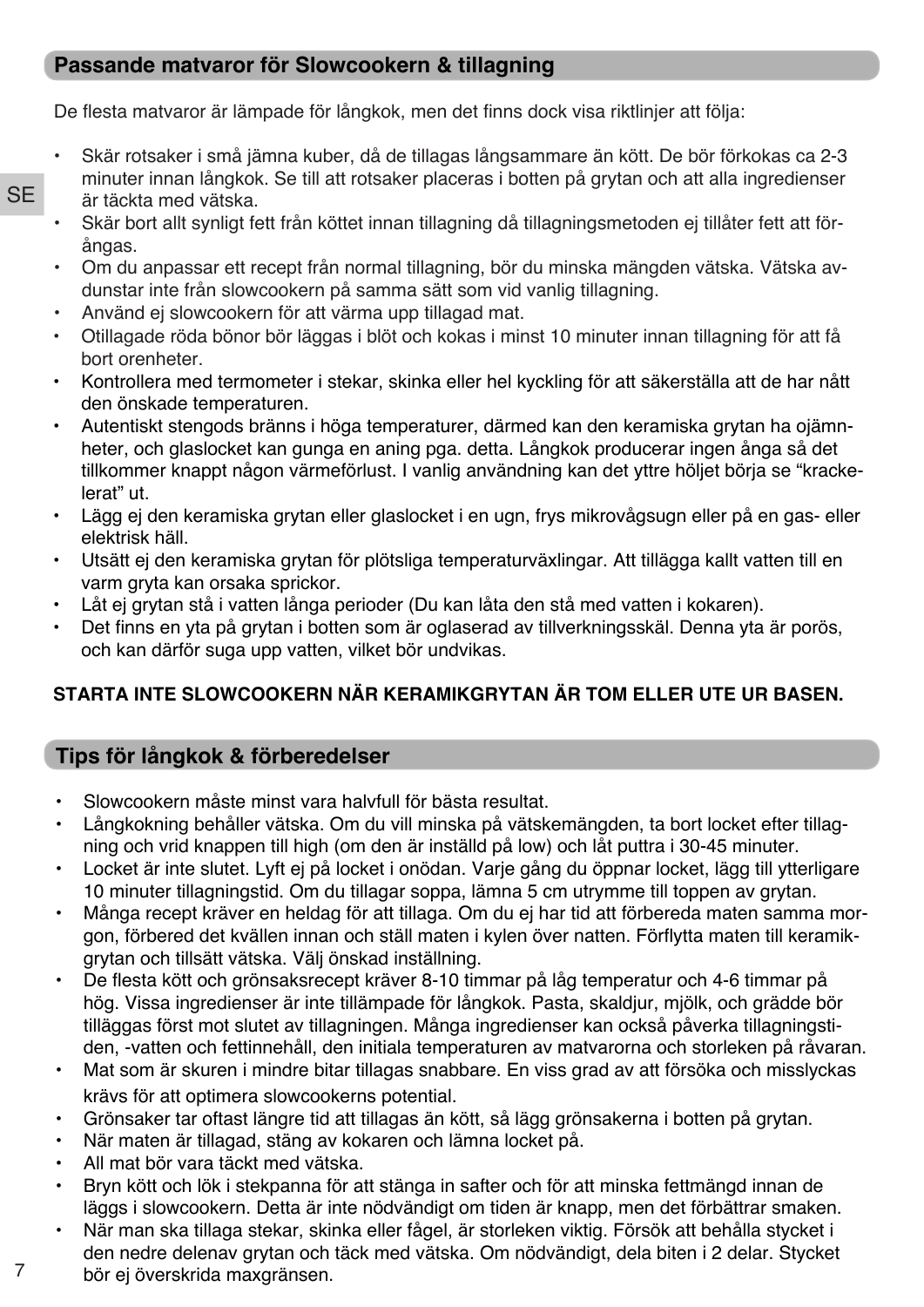## **Underhåll & Rengöring**

Se alltid till att apparaten är i OFF-läget och kontakten utdragen innan förvaring. Kokaren bör vara totalt avkyld innan rengöring.

- Keramikgrytan kan diskas i diskmaskin eller diskas för hand med varmt vatten och milt rengöringsmedel. För att avlägsna rester av mat i kärlet, låt stå över natten med vatten och rengör dagen efter.
- Ytan på kokaren kan rengöras med fuktig duk och torkas. ANVÄND INTE slipande eller sträva medel eller svampar för att rengöra kokaren.
- All service ska utföras av ett auktoriserat serviceställe.

#### **Varning**:

- 1. Sänk aldrig ner hela apparaten i vatten eller annan vätska då detta kan skada den.
- 2. Ställ aldrig in glaslocket i kylen då det kan spricka.
- 3. När den keramiska grytan tas ut från kylen, använd den inte omedelbart utan låt stå i rumstemperatur i ca 40 minuter för att undvika sprickor.
- 4. Ställ aldrig den keramiska grytan på spisen då den kan spricka.
- 5. Tillaga inte fryst mat innan den är totalt upptinad.

#### **Garanti**

Champion Nordic garanterar att den här produkten är fri från tillverkningsdefekter vad gäller material och hantverk under 2 år i Sverige, Norge, Danmark och Finland. Garantin börjar löpa den dag då produkten köps eller levereras. Champion Nordic har ingen skyldighet att reparera eller ersätta produkter som inte åtföljs av ett giltigt inköpsbevis. Denna garanti gäller endast för produkter som köps och används för hemmabruk och omfattar inte skador som uppstår till följd av missbruk, misslyckande med att följa Champion Nordics instruktioner eller då produkten har modifierats eller utsatts för en ej godkänd reparation, felaktig emballering av ägaren, normalt slitage eller felhantering av ett transportföretag.

#### **Korrekt avfallshantering**

Denna symbol på produkten eller i instruktionerna betyder att den ska slängas separat från annat hushållsavfall när den inte fungerar längre. Inom EU finns separata återvinningssystem för avfall. Kontakta lokala myndigheter eller din återförsäljare för mer information.





Makadamgatan 14 I 254 64 Helsingborg I Sweden info@championnordic.se Designed in Sweden I Assembled in China

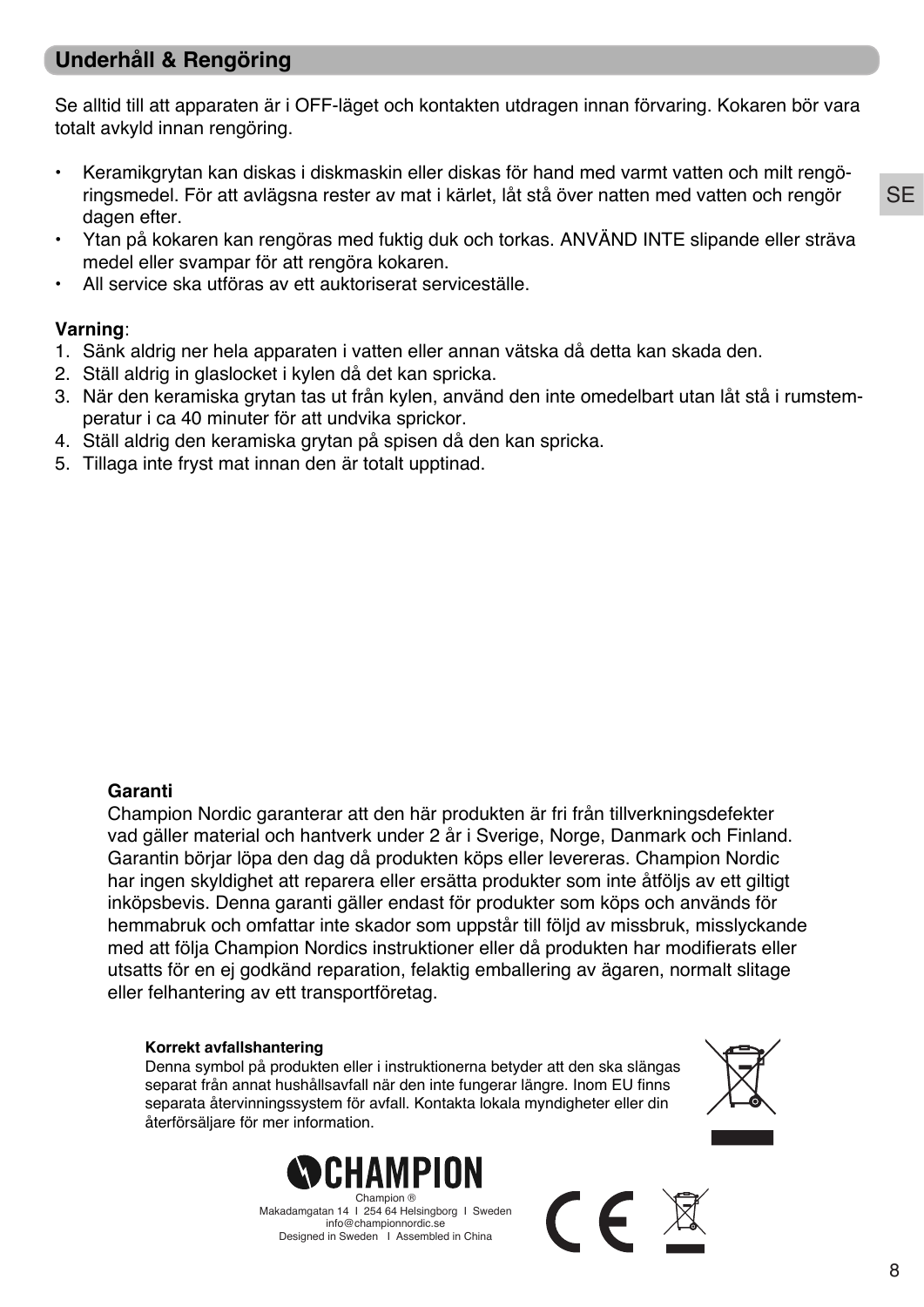## **VIGTIGE SIKKERHEDSFORANSTALTNINGER**

Ved brug af elektriske apparater bør man altid tage nogle grundlæggendeforholdsregler angående sikkerheden, herunder de følgende:

- 1. Gennemlæs alle instruktioner omhyggeligt.
- 2. Rør ikke ved varme overflader, brug i stedet håndtag eller knapper. DK
	- 3. Børn skal være under opsyn ved anvendelse af apparatet.
	- 4. Træk stikket ud, når apparatet ikke er i brug og før rengøring. Lad det køle af, før det skilles ad, eller der monteres nye dele.
	- 5. Anvend ikke et apparat med beskadigede ledninger eller stik, eller efter et apparat har haft en defekt eller er blevet beskadiget på anden vis. Returner apparatet til nærmeste autoriserede serviceforhandler til undersøgelse, reparation eller justering.
	- 6. Anvendelse af ekstra udstyr, der ikke er anbefalet af producenten, kan forårsage skader.
	- 7. Sørg for, at den spænding, der er oplyst på labelen, svarer til den i hjemmet. Sørg endvidere for, at stikkontakten er med jord.
	- 8. For at beskytte mod elektrisk stød må hverken ledning, stik eller apparat sænkes ned i vand eller anden væske.
	- **9. ADVARSEL**: Dette apparat er ikke beregnet til at blive anvendt af personer (herunder børn) med nedsatte fysiske, sensoriske eller mentale evner eller med en manglende viden eller erfaring om apparatet, med mindre de har fået vejledning eller overvåges ved brugen af apparatet af en person, som er ansvarlig for deres sikkerhed.
	- 10.Forsøg aldrig at justere eller reparere apparatet på egen hånd. Hvis ledningen er beskadiget, skal den udskiftes med en speciel ledning, som fås hos producenten eller et serviceværksted.
	- 11.Må ikke anvendes udendørs.
	- 12.Lad ikke ledningen hænge ud over bordkanten eller komme i kontakt med varme overflader.
	- 13.Anbring ikke apparatet i nærheden af en varm, gasdreven eller elektrisk varmekilde eller varm ovn.
	- 14.Vær ekstremt forsigtig, når der flyttes med et apparat, der indeholder varm olie eller anden væske.
	- 15.Sæt først ledningen i apparatet og placér derefter stikket i stikkontakten. Vil man slukke apparatet, drejes power til "OFF", og stikket trækkes ud af apparatet.
	- 16.Vil man slukke for kogeren, drejes afbryderen til "OFF", og stikket tages ud af stikkontakten.
	- **17.Advarsel**: For at undgå skade eller elektrisk stød må mad ikke tilberedes direkte i kogeren Kog kun i den aftagelige beholder.
	- 18.Undgå pludselige temperaturændringer, såsom tilføjelse af kolde produkter til en opvarmet gryde.
	- 19.Brug udelukkende apparatet til det tiltænkte formål.
	- 20.Apparatet er ikke beregnet til at blive styret af en ekstern timer eller et separat fjernbetjeningssystem.
	- 21.Denne enhed er kun beregnet til husholdningsbrug.

### **GEM DISSE INSTRUKTIONER KUN TIL HUSHOLDNINGSBRUG**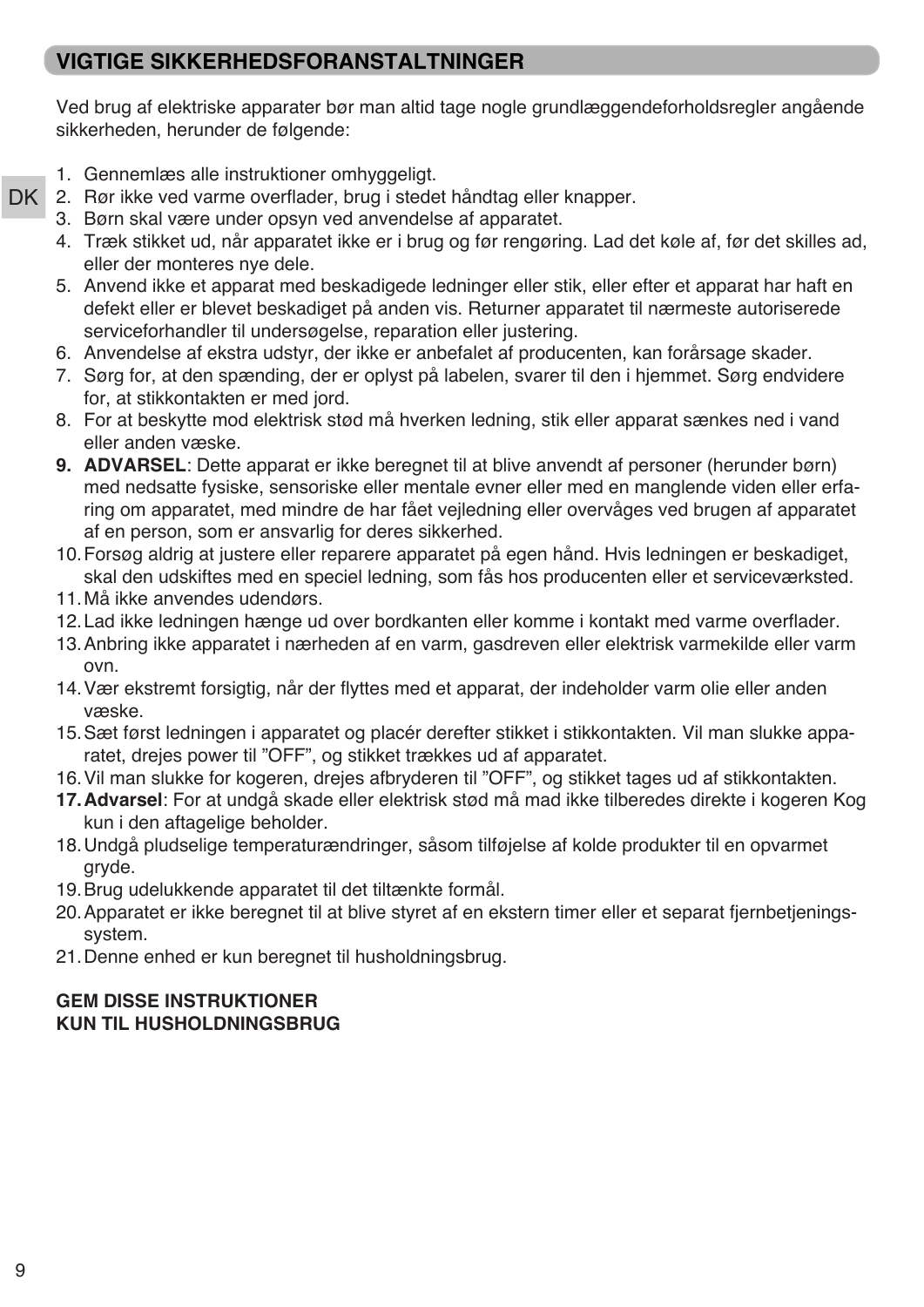## **Brugsvejledning**

Før den digitale slowcooker anvendes for første gang, skal alle etiketter og mærker fjernes fra produktet.

- Rengør den keramiske gryde og glaslåget i varmt sæbevand med en klud eller svamp.
- Skyl grundigt og tør af.

**VIGTIGT**: SÆNK IKKE DEN DIGITALE SLOWCOOKER NED I VAND ELLER ANDRE VÆSKER

**Bemærk**: Ved første brug kan der opleves en svag lugt, fordi rester fra produktionen brændes af. Dette er helt normalt og vil snart forsvinde.

#### **Anvendelse**

- 1. Stil slowcookeren på en stabil overflade, som tåler varme. Det sikres her, at benene står fast på overfladen.
- 2. Put ingredienserne i den keramiske gryde og placér gryden i basen. Læg glaslåget på. Hvis der er brug for at svitse eller brune maden først, skal dette ske separat i en stegepande eller gryde, ikke i slowcookeren.
- 3. Tilberedningen påbegyndes ved, at man sætter stikket i kontakten og trykker på ON/OFF-knappen én gang.
- 4. Indstil TILBEREDNINGSTID ved at trykke på knappen TILBEREDNINGSTID først og derefter på pilene OP eller NED for at indstille den ønskede tid. Hvert tryk på pilene ændrer tilberedningstiden med 30 minutter. Når tiden er indstillet, trykkes der på HIGH/LOW/WARM-knappen for at vælge tilberedningsmåde, alt afhængigt af de personlige præferencer. Ønsker man f.eks. at lave mad på høj varme, skal der vælges HIGH ved at trykke på knappen én gang. Lyset for HIGH blinker og bekræfter automatisk valget efter 5 sekunder, hvorefter tilberedningen påbegyndes. Tilberedningstiden begynder også at tælle ned.
- 5. For at indstille FORSINKET TID skal der først trykkes på DELAY TIME-knappen, derefter OPeller NEDknappen, og så igen på OP eller NED for at vælge tilberedningstiden. Efter DELAY og COOKING TIME er valgt, tryk da på HIGH/LOW/WARM for at igangsætte tilberedningen. Hvis ønsket er at tilberede mad på en høj varme, skal HIGH vælges. Tryk på knappen én gang, og lampen for HIGH blinker for at bekræfte valget. Madlavningen påbegyndes automatisk, og tilberedningstiden begynder at tælle ned.
- 6. Man kan højst sætte timeren til 16 timer. Minimum er 30 minutter.
- 7. Når KEEP WARM-tiden er gået, vil enheden automatisk blive indstillet på STOP.
- 8. Lampen blinker, indtil apparatet er slukket. Anvend grydelapper, når den keramiske gryde tages ud.
- 9. Efter kogning skifter langsom cookie automatisk til "KEEP WARM" i 6 timer.

Low: Ca: 90-95 C° (4-6 timer til kogning af kød / grøntsager)

High: Ca: 95-100 C° (6-8 timer til kogning af kød / grøntsager)

Keep Warm: Ca: 70 C°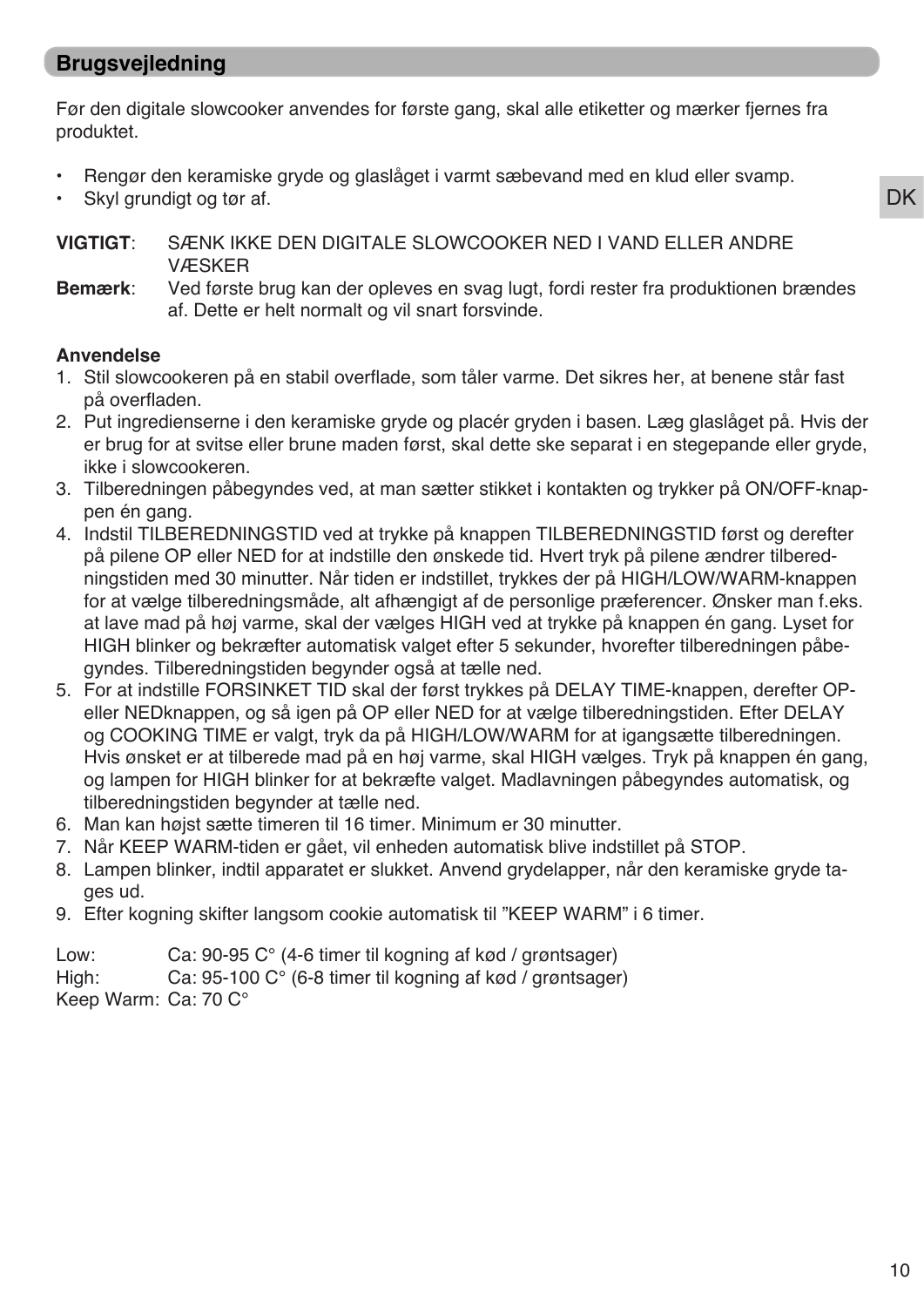### **Egnede fødevarer til slowcookeren og tilberedning**

De fleste fødevarer egner sig til en lang kogetid, men der er visse retningslinjer, man bør følge:

- Skær rodfrugter i små, jævne tern, da de kræver en længere tilberedningstid end kød. De bør svitses i ca. 2-3 minutter før slowcooking. Det bør sikres, at rodfrugterne placeres i bunden af gryden, og at alle ingredienser er dækket med væske.
- Skær alt det synlige fedt fra kødet før tilberedningen, da madlavningsmetoden ikke tillader fedt at fordampe.
- Hvis man anvender en opskrift til normal madlavning, bør mængden af væske reduceres. Væske fordamper ikke fra slowcookeren på samme måde som ved almindelig madlav
- Efterlad aldrig utilberedt mad ved stuetemperatur i slowcookeren.
- Brug ikke slowcookeren til at opvarme allerede tilberedt mad.
- Ubehandlede røde bønner bør lægges i blød og koges i mindst 10 minutter før tilberedning. Det sker for at fjerne urenheder.
- Kontrollér med et termometer i stege, skinker eller hele kyllinger for at sikre, at de har nået den ønskede temperatur.
- Autentisk stentøj brændes ved høje temperaturer, og derfor kan den keramiske gryde have ujævnheder, hvorfor glaslåget kan dreje lidt. Langtidskogning producerer ingen damp, så der vil næppe forekomme et varmetab. Ved almindelig brug kan den yderste del begynde at se "revnet" ud.
- Placér ikke den keramiske gryde eller glaslåget i ovn, mikroovn eller fryser eller på en gas- eller elektrisk kogeplade.
- Udsæt ikke den keramiske gryde for pludselige temperaturændringer. Hvis der tilføjes koldt vand til en varm gryde, kan dette forårsage revner.
- Lad ikke gryden stå i vand i lange perioder (du kan lade den stå med vandet i kogeren).
- Der er et område af grydens bund, som er uglaseret af hensyn til fremstillingen. Denne overflade er porøs og kan absorbere vand, hvilket bør undgås.

### **TÆND IKKE SLOWCOOKEREN, NÅR DEN KERAMISKE GRYDE ER TOM ELLER UDE AF BASEN.**

## **Tips til langsom tilberedning og forberedelse**

- Slowcookeren skal være mindst halvt fyldt for at opnå det bedste resultat.
- Langtidskogning bevarer væsken. Hvis man ønsker at reducere mængden af væske, kan låget fjernes efter kogning, og knappen drejes over til HIGH (hvis den er indstillet til LOW). Lad maden simre i 30-45 minutter.
- Låget er tillukket. Løft ikke låget unødigt. Hver gang låget løftes, tilføjes der yderligere 10 minutters tilberedningstid. Hvis man koger suppe, så efterlad 5 cm plads i toppen af gryden.
- Mange opskrifter kræver en hel dags tilberedning. Hvis man ikke har tid til at forberede maden samme morgen, kan det gøres aftenen forinden, hvor maden sættes i køleskabet natten over. Flyt maden til den keramiske gryde og tilsæt væsken. Vælg den ønskede indstilling.
- De fleste kød- og grøntsagsopskrifter kræver 8-10 timer på lav temperatur og 4-6 timer på høj. Nogle ingredienser egner sig ikke til slowcooking. Pasta, skaldyr, mælk og fløde bør tilføjes i slutningen af madlavningen. Mange ingredienser kan også påvirke tilberedningstiden, vand- og fedtindhold, den oprindelige temperatur af fødevarerne samt størrelsen heraf.
- Fødevarer, der er skåret i mindre stykker, koges hurtigere. Det er nødvendigt at forsøge sig frem og fejle et par gange for at blive bedre til at anvende apparatet.
- Grøntsager tager normalt længere tid at tilberede end kød, så læg grøntsagerne i bunden af gryden.

DK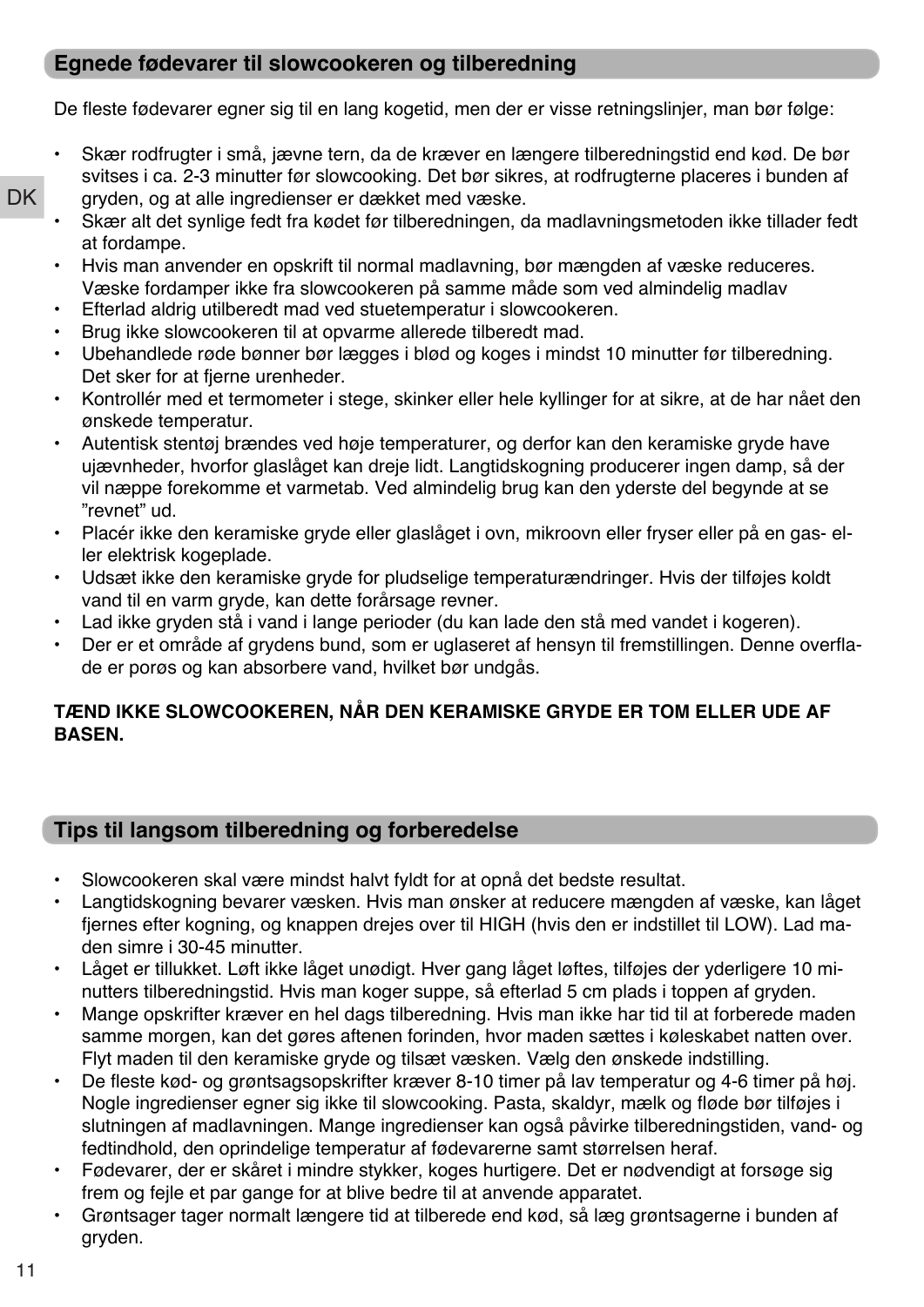- Når maden er tilberedt, skal apparatet slukkes, hvorefter låget lægges på
- Alle ingredienser bør være dækket med væske.
- Brun kød og løg i en stegepande, så saften lukkes inde. Reducér mængden af fedt, inden det tilføjes til slowcookeren. Dette er ikke nødvendigt, hvis tiden er knap, men det forbedrer smagen.
- Hvis der skal laves steg, skinke eller fjerkræ, er størrelsen vigtig. Forsøge at holde stykket i den nedre del af gryden og dæk det med væske. Hvis det er nødvendigt, kan kødstykket deles i to dele. Stykket bør ikke overstige den maksimale grænse.

# **Vedlieholdelse & Rengjøring**

- 1. Sørg altid for, at apparatet er i OFF-mode, og at ledningen trukket ud af stikkontakten før opbevaring. Kogeren skal være helt afkølet inden rengøring.
- 2. Keramikgryden kan vaskes i opvaskemaskinen eller vaskes i hånden med varmt vand og et mildt rengørings middel. For at fjerne rester af fødevarer i beholderen kan man lade denne stå natten over med vand, hvorefter den rengøres dagen efter.
- 3. Kogerens yderside kan rengøres med en fugtig klud og tørres af. Brug ikke grove rengøringsmidler eller svampe til rengøring af kogeren.
- 4. Alle former for service skal udføres af et autoriseret serviceværksted.

#### **Advarsel**:

- 1. Nedsænk aldrig hele apparatet i vand eller anden væske, da dette kan beskadige det.
- 2. Sæt aldrig glaslåget i køleskabet, da det kan revne.
- 3. Når den keramiske gryde tages ud af køleskabet, bør den ikke bruges straks. Lad den stå vedstuetemperatur i ca. 40 minutter for at undgå revner.
- 4. Sæt aldrig den keramiske gryde på et ildsted, da den så kan revne.
- 5. Kog ikke frosne fødevarer, før de er helt optøet.

#### **Garanti**

Champion Nordic garanterer at dette produkt ikke har nogen fremstillingsfejl i forhold til materiale og forarbejdning. Garantien gælder i to år i Sverige, Norge, Danmark og Finland. Garantien begynder fra den dag hvor produktet købes eller leveres. Champion Nordic er ikke forpligtet til at reparere eller erstatte produkter som ikke er ledsaget af et gyldigt købsbevis. Denne garanti gælder kun for produkter som er købt og brugt derhjemme, og den omfatter ikke skader som er opstået som følge af misbrug, manglende opmærksomhed på Champion Nordics instruktioner, modifikationer, ikke-godkendte reparationer, forkert indpakning fra ejerens side, normal slitage eller fejlhåndtering hos et transportfirma.

#### **Korrekt affaldshåndtering**

Dette symbol på produktet eller i instruktionerne betyder at det skal smides ud separat fra andet husaffald, når det ikke fungerer længere. I EU findes separate genbrugssystemer for affald. Kontakt de lokale myndigheder eller din sælger for mere information.



Makadamgatan 14 I 254 64 Helsingborg I Sweden info@championnordic.se Designed in Sweden | Assembled in China



 $\epsilon$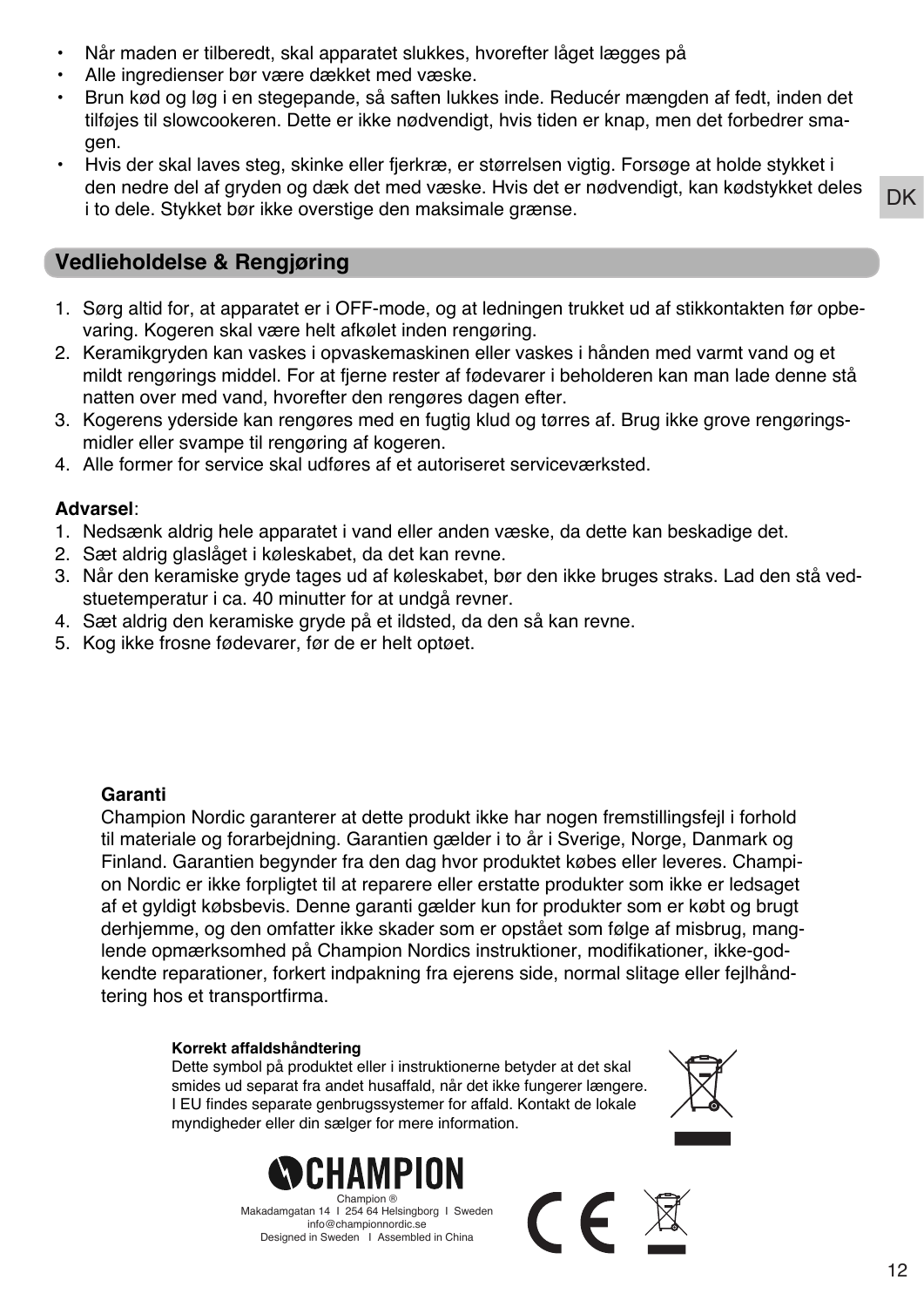## **VIKTIGE FORHOLDSREGLER**

Når du bruker elektriske apparater bør du alltid ta grunnleggende forholdsregler som inkluderer følgende:

- 1. Les nøye gjennom alle instruksjoner.
- 2. Ikke ta på varme overflater. Bruk håndtak eller knotter. NO
	- 3. Barn skal holdes under oppsikt ved bruk av apparatet.
	- 4. Dra ut kontakten når apparatet ikke brukes samt før rengjøring. La kjølne før du setter på eller tar av deler.
	- 5. Ikke bruk apparatet om det har skadede ledninger eller kontakter, eller etter at apparatet har hatt en feil eller er skadet på en alle annen måtee. Returner apparatet til nærmeste autoriserte servicested for undersøkning, reparasjon eller justering.
	- 6. Bruk av tilleggsdeler som ikke er anbefalte av produsenten kan forårsake skader.
	- 7. Sørg for at spenningen som står på etiketten er identisk med den i som finnes i hjemmet ditt. Sørg for at stikkontakten er skikkelig jordet.
	- 8. Senk ikke ledningen, kontakter eller apparatet ned i vann eller annen væske for å beskytte deg mot elektrisk støt.
	- **9. ADVARSEL**: Dette apparatet er ikke laget for å brukes av personer (inklusive barn) med redusert fysisk, sensorisk eller mental evne, eller som mangler kunnskap eller erfaring. Dette gjelder såfremt de ikke har fått instruksjoner eller holdes under oppsikt av en person som står ansvarlig for deres sikkerhet.
	- 10.Forsøk aldri å justere apparatet på egen hånd. Dersom ledningen er skadet må den byttes ut med en spesiell ledning som finnes tilgjengelig hos produsent eller serviceverksted.
	- 11.Skal ikke brukes utendørs.
	- 12.La ikke ledningen henge over bordkanten eller komme i kontakt med varme overflater.
	- 13.Plasser ikke i nærheten av en varm gassdreven eller elektrisk varmekilde eller varm ovn.
	- 14.Det må utvises ytterst forsiktighet når man flytter et apparat som inneholder varm olje eller annen væske.
	- 15.Sett i ledningen i apparatet først, og sett deretter i kontakten i stikkontakten. For å slå av, vrir du strømknappen til "off" og trekker ut støpselet.
	- 16.For å slå av kokeren vrir du strømknappen til "off" og trekker ut kontakten fra stikkontakten.
	- **17.Advarsel**: For å unngå skader eller elektrisk støt skal ikke matlagingen foregå direkte i selv basen. Matlagingen skal kun gjøres i den avtakbare beholderen.
	- 18.Unngå plutselige temperaturendringer som å legge kalde matvarer i en oppvarmet gryte.
	- 19.Ikke bruk apparatet for annet enn hva det er laget for.
	- 20.Apparatet er ikke beregnet på å kontrolleres av en ekstern timer eller andre separate fjernstyringssystemer.
	- 21.Denne enheten er kun beregnet for husholdningsbruk.

#### **TA VARE PÅ DISSE INSTRUKSJONENE KUN FOR HUSHOLDNINGSBRUK**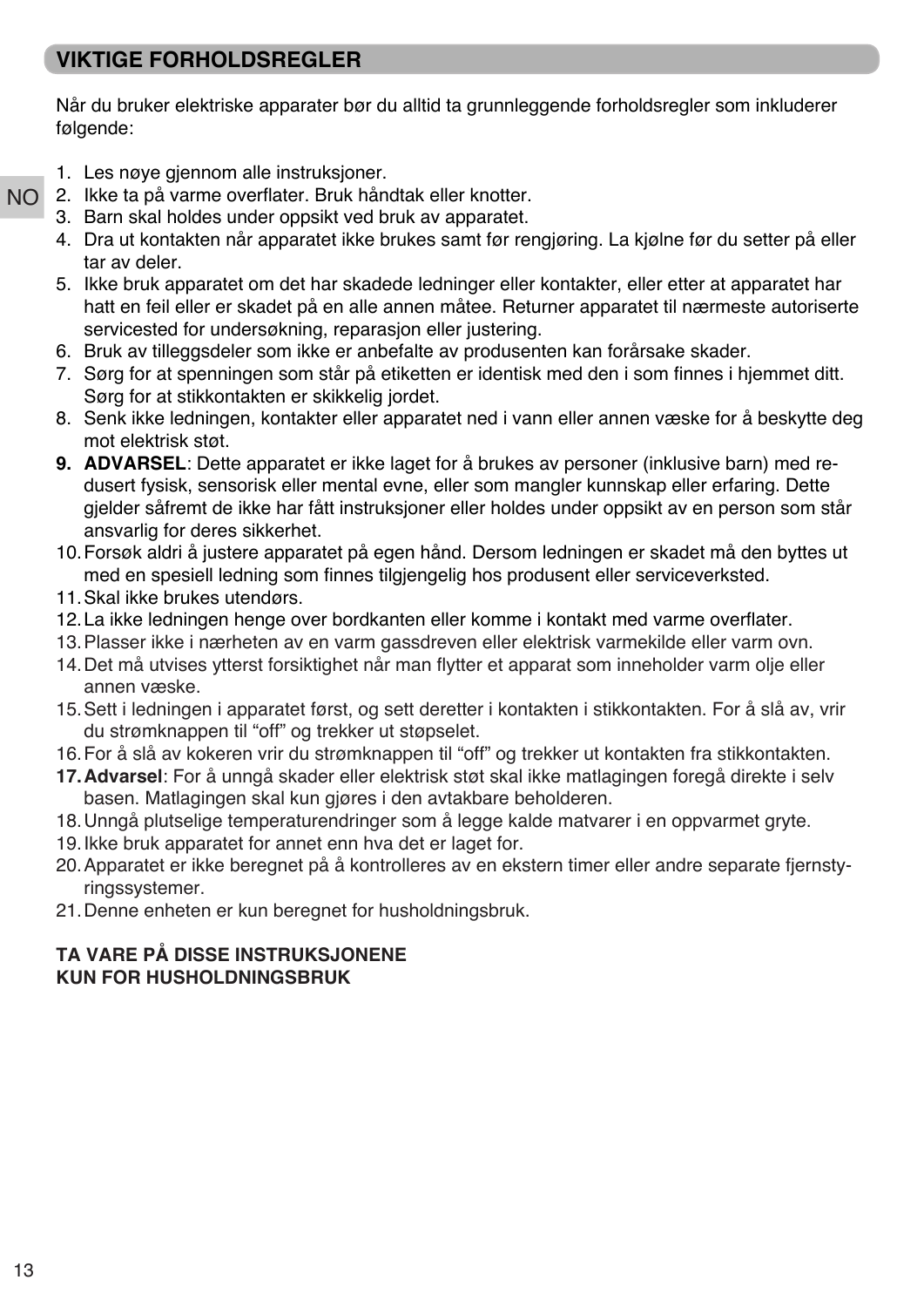## **Brugsvejledning**

Fjern alle merker og etiketter fra produktet før du bruker den digitale Slowcooker-en for første gang.

- Rengjør den keramiske gryten og glasslokket i varmt vann med vaskemiddel med en klut eller svamp.
- Skyll nøye og tørk av.
- **VIKTIG**: SENK ALDRI NED DEN DIGITALE SLOWCOOKER-EN I VANN ELLER ANDRE VÆSKER
- **Merk**: Under første gang som du bruker apparatet kan du merke en svak lukt. Dette kommer av at produksjonsrester brennes bort. Dette er normalt og vil snart forsvinne.

#### **Bruk**

- 1. Plasser Slowcooker-en på en jevn og varmeresistent overflate. Sørg for at beina står stødig på overflaten.
- 2. Legg ingrediensene dine i den keramiske gryten og sett gryten i basen. Legg på glasslokket. Om du trenger å forkoke eller brune mat først, skal dette gjøres separat i en stekepanne eller kjele, ikke i selve Slowcooker-en.
- 3. For å starte matlagingen, sett i kontakten og trykk på ON/OFF-knappen én gang.
- 4. For å stille MATLAGINGSTID, trykk på COOKING TIME-knappen først, deretter på pilene OPP eller NED for å stille den ønskede tiden. Hvert trykk på pilene endrer matlagingstid med 30 minutter. Når du har stilt inn tiden, trykk på HIGH/LOW/WARM-knappen for å velge matlagingsmåte avhengig av ønske, for eksempel om du vil bruke høy varme, velger du HIGH, trykk på knappen én gang, og lyset for HIGH blinker og bekrefter automatisk valget etter 5 sekunder, og metoden starter. Matlagingstiden begynner samtidig å telle ned.
- 5. For å stille inn FORSINKET START, trykk på DELAY TIME-knappen først, deretter på UP eller DOWNknappen, igjen på UP eller DOWN for å velge matlagingstid. Etter DELAY og COOK-ING TIME er valgt, trykk på HIGH/LOW/WARM for å starte matlagingen. Om du for eksempel vil lage mat på høy varme, velger du HIGH, trykker på knappen én gang, og lampen for HIGH blinker for å bekrefte valget. Matlagingen starter automatisk og matlagingstiden begynner å telle ned.
- 6. Du kan som høyest sette timeren på 16 timer. Minimum er 30 minutter.
- 7. Når varmeholdningen KEEP WARM-tiden har gått ut, vil enheten automatisk settes på STOP.
- 8. Panelet blinker til du har slått av apparatet. Bruk grytekluter for å ta ut den keramiske gryten.
- 9. Etter matlaging skifter langsom kake automatisk til "KEEP WARM" i 6 timer.

Low: Ca: 90-95 C° (4-6 timer for matlaging av kjøtt / grønnsaker) High: Ca: 95-100 C° (6-8 timer for matlaging av kjøtt / grønnsaker) Keep Warm: Ca: 70 C°

NO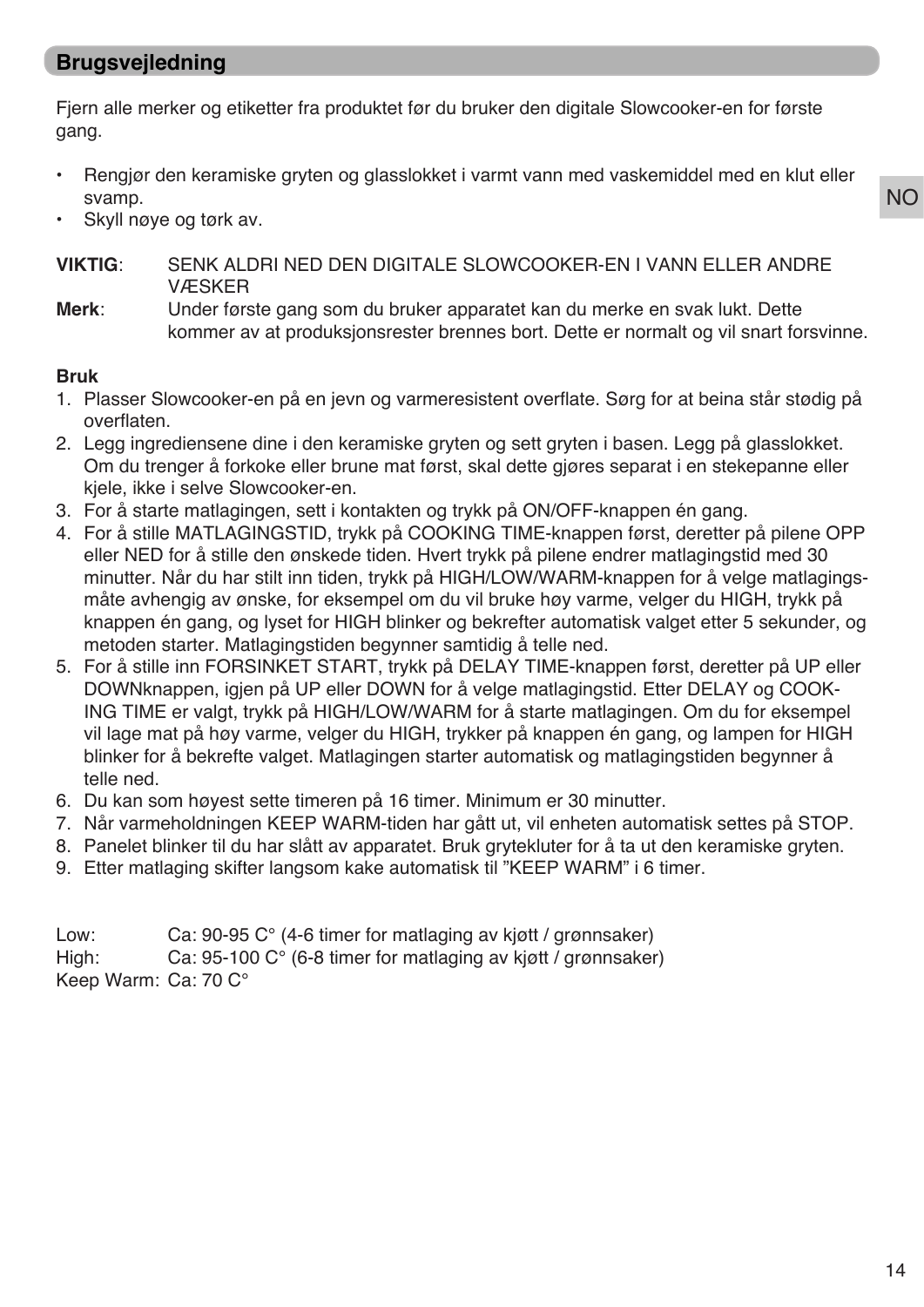## **Passende matvarer for Slowcooker-en & matlaging**

De fleste matvarer passer for langkoking, men det finnes imidlertid visse retningslinjer som bør følges:

- NO • Skjær rotfrukter i små, jevne kuber ettersom de tilberedes saktere enn kjøtt. De bør forkokes i ca. 2–3 minutter før langkoking. Sørg for at rotfrukter legges i bunnen av gryten og at alle ingredienser dekkes av væske.
	- Skjær bort alt synlig fett fra kjøttet innen matlaging ettersom matlagingsmetoden ikke får fett til å fordampe.
	- Dersom du tilpasser en oppskrift fra normal matlaging, bør du minske mengde væske. Væske fordamper ikke fra Slowcooker-en på samme måte som ved vanlig matlaging.
	- La aldri ikke-tilberedt mat ligge i romtemperatur i Slowcooker-en.
	- Ikke bruk Slowcooker-en for å varme opp allerede tilberedt mat.
	- Ikke-tilberedte røde bønner bør legges i bløt og kokes i minst 10 minutter før matlaging for å fjerne urenheter.
	- Kontroller med termometer i steiker, skinke eller hel kylling for å sørge for at de har nådd ønsket temperaturen.
	- Autentisk steingods brennes under høye temperaturer. Pga. dette kan den keramiske gryten ha ujevnheter og glasslokket kan gynge en smule. Langkoking produserer ikke damp så det tilkommer dermed knapt noe varmetap. Ved vanlig bruk kan den ytre overflaten begynne å se noe "krakelert" ut.
	- Sett ikke den keramiske gryten eller glasslokket i ovn, fryser, mikrobølgeovn eller på en gasseller elektrisk stekeplate.
	- Utsett ikke den keramiske gryten for plutselige temperatursvingninger. Å tilføre kaldt vann i en varm gryte kan forårsake sprekker.
	- Ikke la gryten stå i vann over lange perioder, (du kan la den stå med vann i kokeren).
	- Det finnes en overflate på gryten i bunnen som ikke er glasert av produksjonsgrunner. Denne overflaten er porøs, og kan derfor suge til seg vann noe som bør unngås.

## **SLÅ IKKE PÅ SLOWCOOKER-EN NÅR KERAMIKKGRYTEN ER TOM ELLER IKKE PÅ BA-SEN.**

## **Tips for langkoking & forberedelser**

- Slowcooker-en må minst være halvfull for best mulig resultat.
- Langkoking beholder væske. Om du vil minske på væskemengden tar du av lokket etter matlaging og vrir knappen til HIGH (dersom den er stilt inn på LOW) og la putre i 30–45 minutter.
- Lokket er ikke helt tett. Ikke løft på lokket uten at det er nødvendig. Hver gang du åpner lokket bør du legge til ytterligere 10 minutter av matlagingstiden. Dersom du lager suppe bør du la det være igjen 5 cm plass på toppen av gryten.
- Mange oppskrifter krever en hel dag for å tilberedes. Dersom du ikke har tid til å forberede maten samme morgen, kan du gjøre det kvelden før og sette maten i kjøleskapet over natten. Flytt så maten til keramikkgryten og tilsett væske. Velg ønsket innstilling.
- De fleste kjøtt- og grønnsaksoppskrifter krever 8–10 timer på lav temperatur og 4–6 timer på høy. Visse ingredienser passer imidlertid ikke for langkoking. Pasta, skalldyr, melk og fløte bør først tilføres mot slutten av matlagingen. Mange ingredienser kan også påvirke matlagingstiden, innhold av vann og fett, temperaturen på matvarene og størrelse på råvaren.
- Mat som er kuttet i mindre biter tilberedes raskere. En viss grad av å prøve og feile kreves for å optimere potensialet til Slowcooker-en.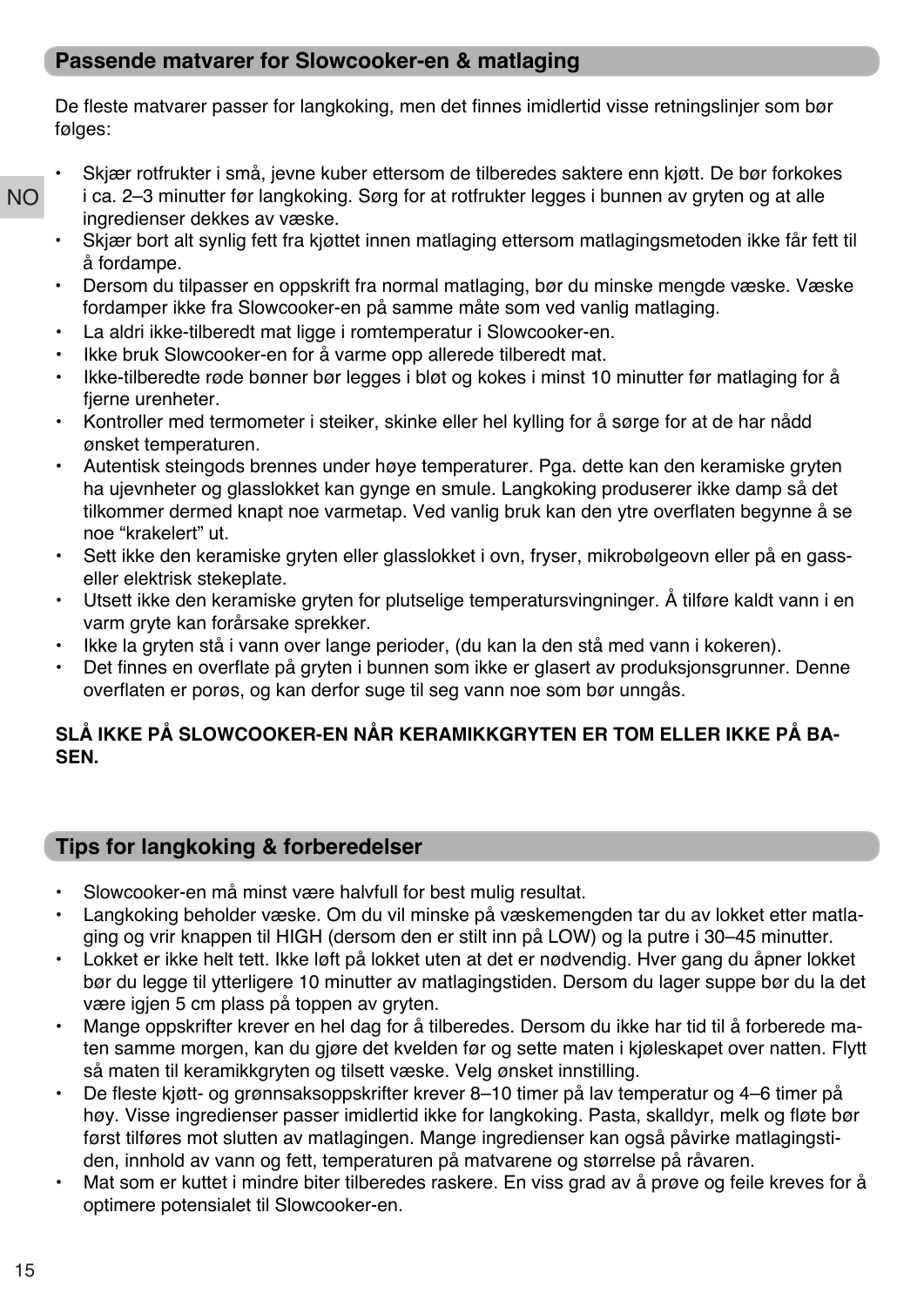- Grønnsaker tar oftest lengre tid å tilberede enn kjøtt, så legg grønnsakene i bunnen av gryta.
- Når maten er tilberedt slår du av kokeren og lar lokket sitte på.
- All mat bør vare dekket av væske.
- Brun kjøtt og løk i stekepanne for å holde på safter og for å minske fettmengde før de legges i Slowcooker-en. Dette er ikke nødvendig dersom tiden er knapp, men det forbedrer smaken.
- Når man skal tilberede steiker, skinke eller fugl, er størrelsen viktig. Forsøk å beholde kjøttstykket i den nedre delen av gryten og dekk det med væske. Om nødvendig kan du dele stykket i to deler. Stykket bør ikke overskride maksgrensen.

## **Vedlikehold & Rengjøring**

- 1. Sørg alltid for at apparatet står på OFF-innstillingen og at kontakten er trukket ut før oppbevaring. Kokeren bør være totalt avkjølt før rengjøring.
- 2. Keramikkgryten kan vaskes i vaskemaskin eller for hånd med varmt vann og mildt rengjøringsmiddel. For å fjerne rester av mat i beholderen, la den stå over natten med vann i og rengjør dagen etter.
- 3. Overflaten på kokeren kan rengjøres med fuktig klut og tørkes av. Ikke bruk slipende eller harde vaskemidler eller svamper for å rengjøre kokeren.
- 4. All service skal utføres av et autorisert serviceverksted.

#### **ADVARSEL**

- 1. Senk aldri hele apparatet ned i vann eller annen væske ettersom dette kan skade det.
- 2. Sett aldri glasslokket inn i kjøleskapet ettersom det kan sprekke.
- 3. Ikke bruk den keramiske gryten umiddelbart etter at den er tatt ut fra kjøleskap. Den bør stå i romtemperatur i ca. 40 minutter for å unngå sprekker.
- 4. Sett aldri den keramiske gryten direkte på ovnen da dette kan få den til å sprekke.
- 5. Ikke tilbered fryst mat før den er helt og holdent tint opp.

#### **Garanti**

Champion Nordic garanterer at dette produktet er fri for farbrikasjonsfeil når det kommer til materialer og håndverk under 2 år i Sverige, Norge, Danmark og Finland. Garantien starter å løpe den dagen produktet kjøpes eller leveres. Champion Nordic har ikke plikt til å reparere eller erstatte produkter dersom et gyldig innkjøpsbevis ikke følger med. Denne garantien gjelder kun for produkter som kjøpes og brukes til hjemmebruk, og omfatter ikke skader som oppstår som følge av misbruk, svikt i å følge Champion Nordics instruksjoner på grunn av at produktet har blitt modifisert eller utsatt for en godkjent reparasjon, feilaktig pakking av eieren, normal slitasje eller feilhåndtering av et transportforetak.

#### **Korrekt avfallshåndtering**

Dette symbolet på produktet eller i instruksjonene betyr at det skal kastes separat fra annet husholdningsavfall når det ikke virker lenger. Det finnes leveringspunkter og gjenbruksstasjoner som skal håndtere denne typen avfall. Kontakt lokale myndigheter eller forhandler for mer informasjon.





Makadamgatan 14 I 254 64 Helsingborg I Sweden info@championnordic.se Designed in Sweden | Assembled in China

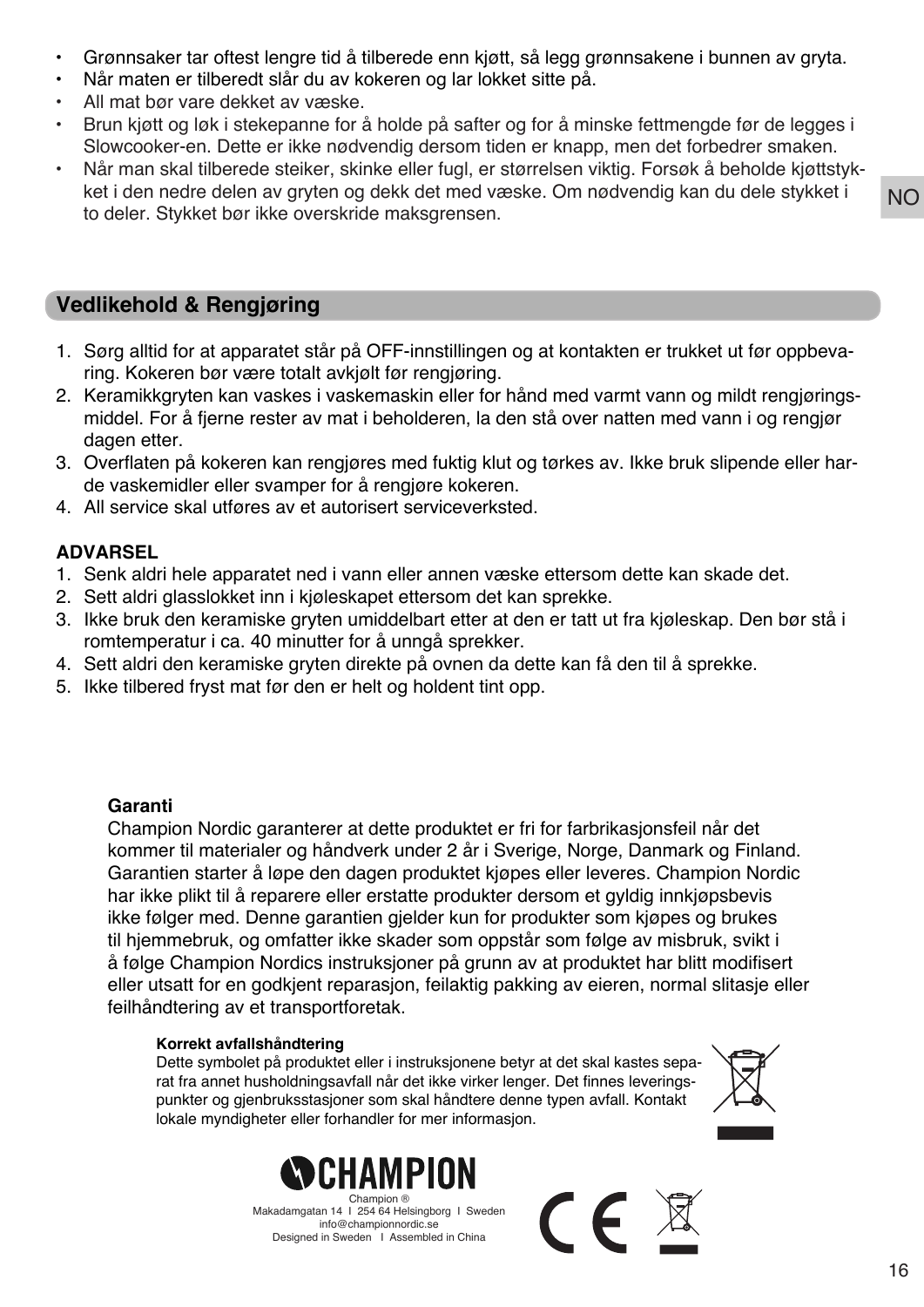# **TÄRKEITÄ TURVALLISUUSMÄÄRÄYKSIÄ**

Kun käytät sähkölaitteita, tulee sinun noudattaa perusvarotoimia,mukaan lukien seuraava:

- 1. Lue huolellisesti kaikki käyttöohjeet.
- 2. Älä kosketa kuumia pintoja. Käytä kahvoja tai nuppeja.
- 3. Lapsia tulee valvoa laitetta käytettäessä.
- 4. Irrota pistoke pistorasiasta, kun laitetta ei käytetä sekä puhdistuksen yhteydessä. Anna laitteen jäähtyä ennen kuin kiinnität tai irrotat osia.
- 5. Älä käytä laitetta, jos siinä on vaurioituneita johtoja tai pistokkeita, tai sen jälkeen, kun laitteessa on ollut vikaa tai se on vaurioitunut jollakin tavalla. Palauta laite lähimpään valtuutettuun huoltopisteeseen tutkimusta, korjausta tai säätöä varten.
- 6. Lisäosien, joita valmistaja ei ole suositellut, käyttö saattaa aiheuttaa vahinkoja.
- 7. Varmista, että etiketissä oleva jännite vastaa jännitettä kodissa. Varmista, että pistorasia on kunnolla maadoitettu.
- 8. Välttääksesi sähköiskuja, älä upota johtoa, pistoketta tai laitetta veteen tai muuhun nesteeseen.
- **9. VAROITUS**: Tämä laite ei ole tarkoitettu henkilöille (lapset mukaan lukien), joilla on heikentyneet fyysiset tai henkisetkyvyt, tai joilla ei ole kokemusta ja tietoa laitteen käytöstä, jos henkilö, joka vastaa heidän turvallisuudestaan ei valvo heitä tai anna ohjeita laitteen käytöstä.
- 10.Älä koskaan yritä säätää laitetta itse. Jos johto on vaurioitunut, se täytyy korvata erityisellä johdolla, joka on saatavana valmistajalta tai huoltopisteestä.
- 11.Älä käytä laitetta ulkona.
- 12.Älä anna johdon roikkua pöydänreunan yli tai joutua kosketuksiin lämpimien pintojen kanssa.
- 13.Älä sijoita laitetta lähelle kuumaa kaasukäyttöistä tai sähkökäyttöistä lämmönlähdettä tai kunmaa uunia.
- 14.Äärimmäistä varovaisuutta tulee noudattaa, kun siirretään laitetta, joka sisältää lämmintä öljyä tai muuta nestettä.
- 15.Työnnä johto ensin laitteeseen ja sen jälkeen pistorasiaan. Sammuttaaksesi laitteen, käännä virtakytkin asentoon "off" ja irrota pistoke pistorasiasta.
- 16.Sammuttaaksesi keittimen, käännä virtakytkin asentoon "off" ja irrota pistoke pistorasiasta.
- **17.Varoitus**: Välttääksesi vahinkoja ja sähköiskuja, älä valmista suoraan jalustassa. Valmista ainoastaan irrotettavassa kulhossa.
- 18.Vältä yhtäkkisiä lämpötilan vaihteluja, kuten esimerkiksi kylmien elintarvikkeiden laittaminen lämmitettyyn pataan.
- 19.Käytä laitetta ainoastaan siihen käyttöalueeseen, mihin se on tarkoitettu.
- 20.Laitetta ei ole suunniteltu käytettäväksi ulkoisella ajastimella tai muilla erillisillä kauko-ohjausjärjestelmillä.
- 21.Tämä laite on tarkoitettu ainoastaan kotikäyttöön

## **SÄILYTÄ NÄMÄ OHJEET AINOASTAAN KOTIKÄYTTÖÖN**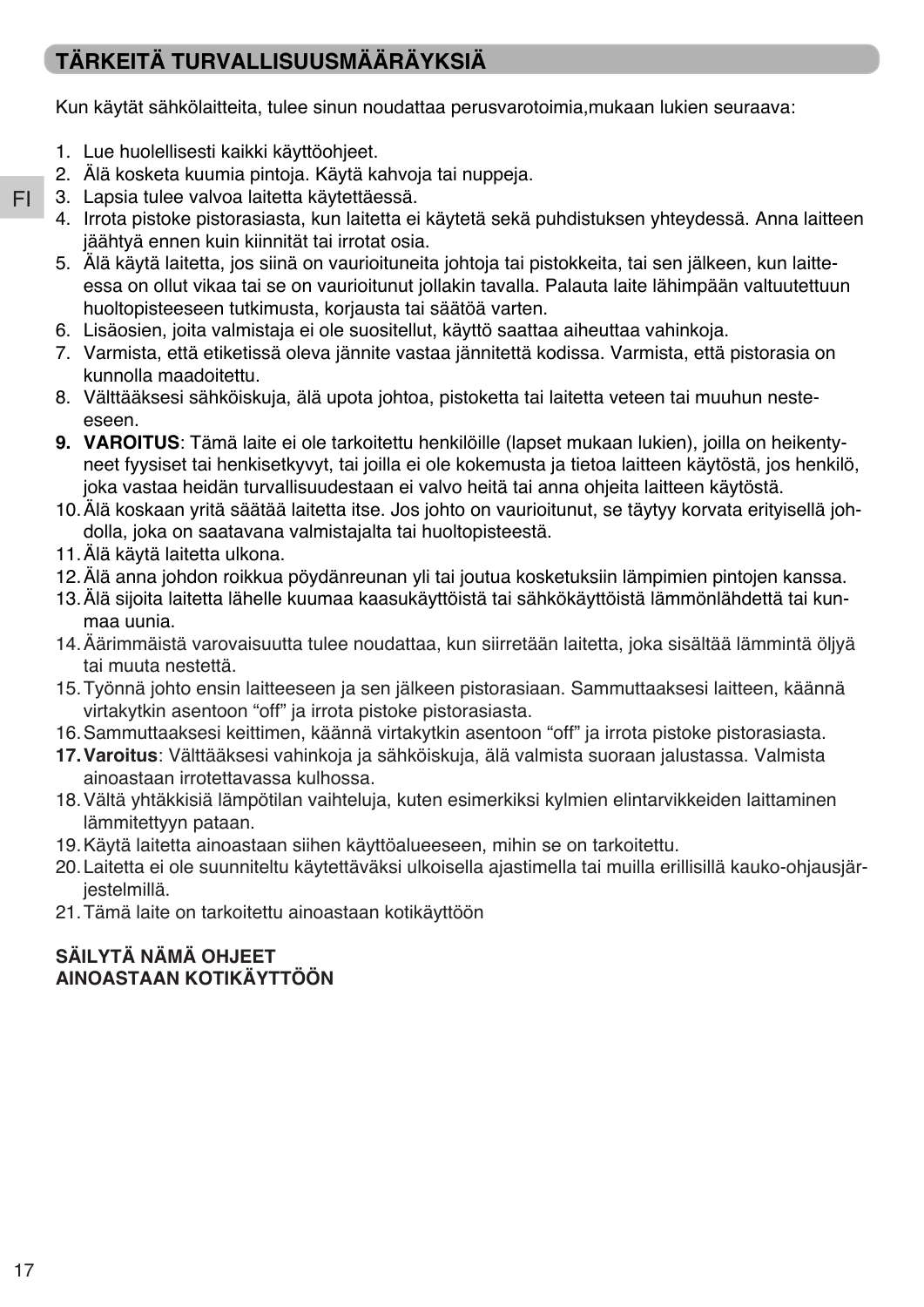## **ENSIMMÄINEN KÄYTTÖKERTA**

Ennen kuin käytät digitaalista slowcookeria ensimmäisen kerran, poista kaikki merkit ja etiketit tuotteesta.

- 1. Puhdista keraaminen pata ja lasikansi lämpimällä vedellä, jossa on astianpesuainetta, sekä rievulla tai sienellä.
- 2. Huuhtele huolellisesti ja kuivaa.

**TÄRKEÄÄ**: ÄLÄ UPOTA DIGITAALLISTA SLOWCOOKERIA VETEEN TAI MUIHIN NESTEISIIN.

**Huomaa**: Ensimmäisen käyttökerran aikana saatat huomata lievää hajua, kun valmistus jäänteet palavat pois. Tämä on aivan normaalia ja se häviää pian

#### **Käyttö**

- 1. Sijoita slowcooker vakaalle ja lämpöä kestävälle alustalle. Varmista, että jalat ovat tukevasti alustan pintaa vasten.
- 2. Laita aineksesi keraamiseen pataan ja sijoita pata keittimeen. Laita lasikansi päälle. Jos sinun täytyy esikypsentää tai ruskistaa ruoka ensin, tulee se tehdä erikseen paistinpannussa tai keittoastiassa, ei itse slowcookerissa. Käynnistääksesi valmistuksen, laita pistoke pistorasiaan ja paina ON/OFF-painiketta yhden kerran.
- 3. Asettaaksesi VALMISTUSAJAN, paina ensin COOKING TIME painiketta, sen jälkeen nuolia YLÖS tai ALAS asettaaksesi haluamasi ajan. Jokainen nuolen painallus muuttaa valmistusaikaa 30 minuutilla. Kun olet asettanut ajan, paina HIGH/LOW/WARM-painiketta valitaksesi haluamasi valmistustavan, esimerkiksi jos haluat valmistaa korkealla lämmöllä, valitse HIGH, paina painiketta kerran ja lamppu HIGH-tilalle vilkkuu ja vahvistaa valinnan 5 sekunnin kuluttua automaattisesti ja valmistus käynnistyy. Valmistusaika alkaa myös laskea alaspäin.
- 4. Asettaaksesi VIIVEKÄYNNISTYKSEN paina ensin DELAY TIME -painiketta, sen jälkeen UP- tai DOWNpainiketta, uudelleen UP tai DOWN valitaksesi kypsennysajan. Kun DELAY ja COOKING TIME on valittu, paina painiketta HIGH/LOW/WARM käynnistääksesi kypsennyksen. Esimerkiksi, jos haluat kypsentää korkealla lämmöllä, valitse HIGH, paina painiketta kerran, ja HIGH-lamppu vilkkuu valinnan vahvistamiseksi.
- 5. Kypsennys käynnistyy automaattisesti ja valmistusaika alkaa laskea alaspäin.
- 6. Voit asettaa ajastimen korkeintaan 16 tunniksi. Minimiaika on 30 minuuttia.
- 7. Kun lämpimänäpitoaika KEEP WARM on lopussa, tulee laite asettumaan automaattisesti tilaan STOP.
- 8. Paneeli vilkkuu, kunnes olet sammuttanut laitteen. Ottaessasi keraamisen padan ulos käytä uunikintaita.
- 9. Keittämisen jälkeen hidas eväste siirtyy automaattisesti "KEEP WARM" -tilaan 6 tunniksi.

Low: Ca: 90-95 C° (4–6 tuntia lihan / vihannesten valmistuksessa) High: Ca: 95-100 C° (6-8 tuntia lihan / vihannesten valmistuksessa)

Keep Warm: Ca: 70 C°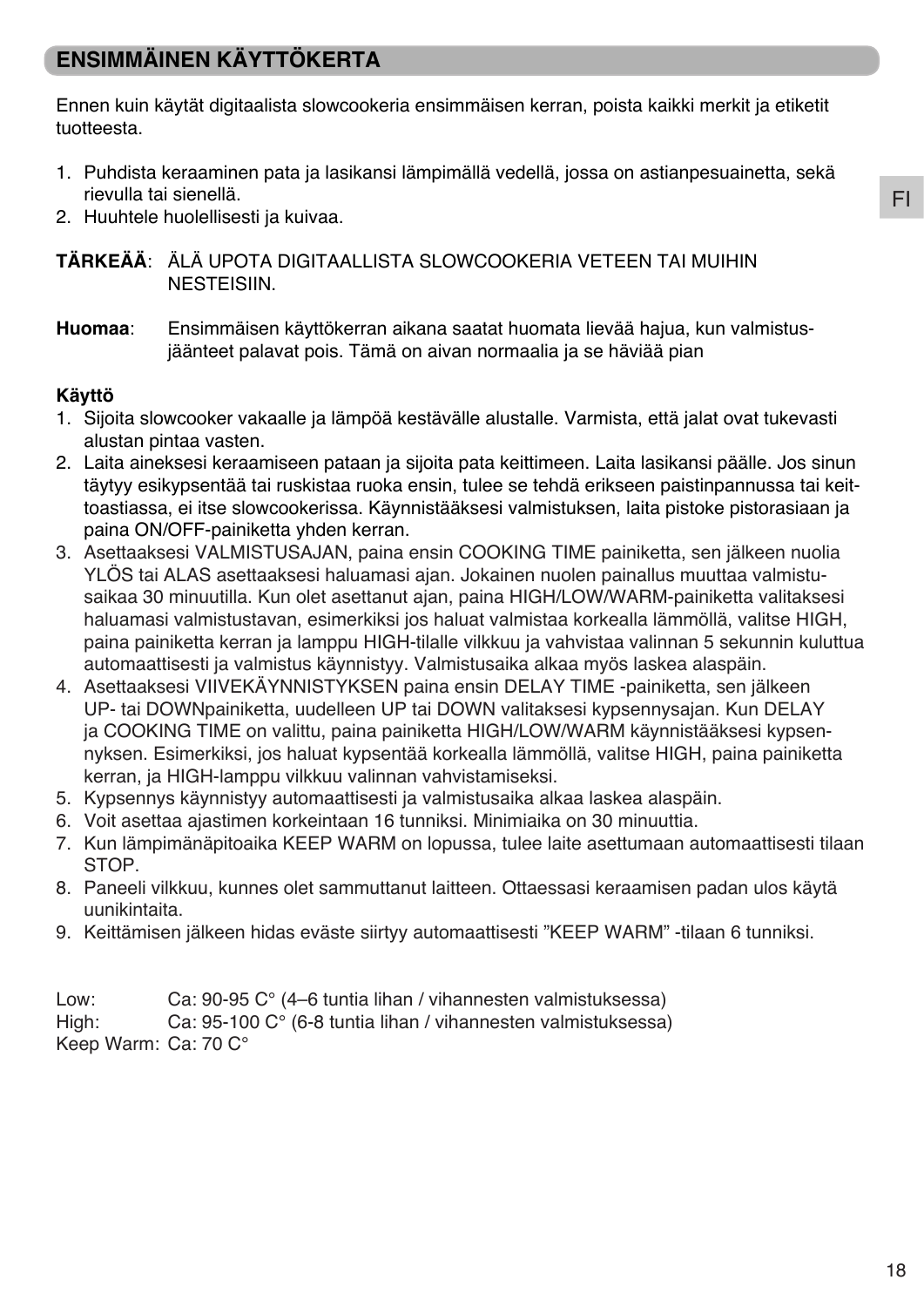## **Slowcookeriin & valmistukseen sopivia elintarvikkeita**

- Useimmat elintarvikkeet sopivat hitaaseen ruoanlaittoon, mutta on kuitenkin olemassa joitakin ohjeita, joita tulee noudattaa:
- Leikkaa juurekset pieniksi, samankokoisiksi kuutioiksi, sillä ne kypsyvät hitaammin kuin liha. Niitä tulee esikypsyttää noin 2-3 minuuttia ennen hauduttamista. Laita juurekset padan pohjalle ja varmista, että kaikki ainekset ovat nesteen peitossa.
- Leikkaa pois kaikki näkyvä rasva lihasta ennen kypsyttämistä, sillä valmistusmenetelmä ei höyrytä rasvaa.
	- Jos sovellat reseptiä tavallisesta valmistuksesta, sinun tulee vähentää nesteen määrää. Neste ei haihdu slowcookerista samalla tavalla kuin tavallisen kypsyttämisen yhteydessä.
	- Älä käytä slowcookeria kypsennetyn ruoan lämmittämiseen.
	- Keittämättömät punaiset pavut tulee laittaa likoamaan ja keittää vähintään 10 minuuttia ennen kypsentämistä epäpuhtauksien poistamiseksi.
	- Tarkista lämpömittarilla paistit, kinkku ja kokonainen kananpoika varmistaaksesi, että ne ovat saavuttaneet halutun lämpötilan.
	- Aito kivitavara palaa korkeissa lämpötiloissa, tästä johtuen saattaa keraamisessa padassa ollaepätasaisuuksia ja lasikansi saattaa sen vuoksi keinua hieman. Hauduttaminen ei tuota höyryä, joten lämmönhukkaa on tuskin lainkaan. Tavallisessa käytössä saattaa ulkopinta alkaa näyttää "säröilevältä".
	- Älä laita keraamista pataa tai lasikantta uuniin, pakastimeen, mikroaaltouuniin tai kaasu- tai sähköliedelle.
	- Älä altista keraamista pataa yhtäkkisille lämpötilan muutoksille. Kylmän veden lisääminen lämpimään pataan saattaa aiheuttaa halkeamia.
	- Älä anna padan seistä vedessä pitkiä aikoja (Voit antaa sen seistä vettä sisältäen keittimessä).
	- Padan pohjassa on pinta, jota ei ole lasitettu. Tämä pinta on huokoinen ja voi sen vuoksi imeä vettä itseensä, mitä tulisi välttää.

## **ÄLÄ KÄYNNISTÄ SLOWCOOKERIA, KUN KERAMIIKKAPATA ON TYHJÄ TAI SE EI OLE KEITTIMESSÄ.**

## **Vinkkejä hauduttamiseen & valmisteluun**

- Slowcookerin täytyy olla vähintään puolitäysi parhaan tuloksen saavuttamiseksi.
- Hauduttaminen pidättää nestettä. Jos haluat vähentää nestemäärää, ota kansi pois valmistuksen jälkeen ja käännä kytkin asentoon high (jos se on asetettu asentoon low) ja anna sen hautua 30-45 minuuttia.
- Kansi ei ole suljettu. Älä nosta kantta turhaan. Joka kerta, kun nostat kantta, lisää 10 minuuttiavalmistusaikaan. Jos valmistat keittoa, jätä 5 cm tyhjää tilaa padan yläosaan.
- Monet reseptit vaativat koko päivän valmistamiseen. Jos sinulla ei ole aikaa valmistella ruokaa samana aamuna, valmistele se edellisenä iltana ja aseta se jääkaappiin yöksi. Siirrä ruoka keramiikkapataan ja lisää neste. Valitse haluamasi asetus.
- Useimmat liha- ja vihannesruoat tarvitsevat 8-10 tuntia alhaisessa lämpötilassa ja 4-6 tuntia korkeassa lämpötilassa. Jotkut ainekset eivät sovi hauduttamiseen. Pasta, äyriäiset, maito ja kerma tulee lisätä valmistuksen loppuvaiheessa. Monet ainekset voivat myös vaikuttaa valmistusaikaan, -vesi- ja rasvapitoisuus, ruokatavaroiden alkulämpötila ja raaka-aineiden koko.
- Ruoka, joka on leikattu pienemmiksi paloiksi, valmistuu nopeammin. Tietty määrä yrittämistä ja epäonnistu mista vaaditaan, jotta voitaisiin optimoida slowcookerin potentiaali.
- Vihannesten kypsyttäminen kestää useimmiten kauemmin kuin lihan kypsyttäminen, joten laita vihannekset padan pohjalle.